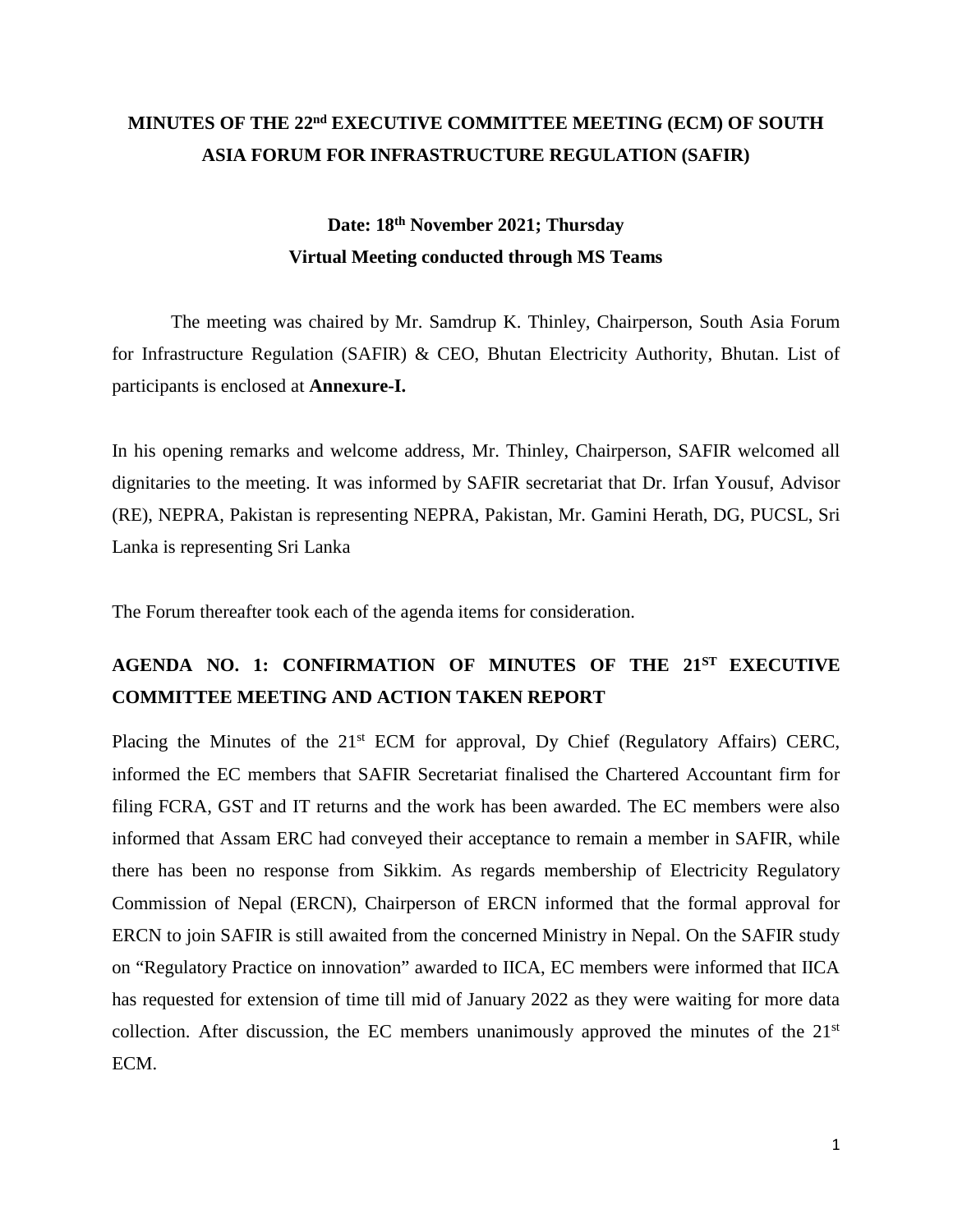### **AGENDA NO. 2: SAFIR WORKING GROUP & SARI-EI STUDY ON "REGULATORY INTERVENTIONS ON GRID DISCIPLINE AND GRID RELIABILITY IN THE SOUTH ASIAN REGION"**

Dy Chief (RA), CERC informed the SAFIR members that the SAFIR Working Group had taken up a study on "Regulatory Interventions on Grid Discipline and Grid Reliability in the South Asian Region" where IRADe was providing technical assistance in line with the mandate of the Working Group. The objective of the study was to review and analyse all the existing relevant electricity regulations, mechanisms and technical framework w.r.t. grid discipline and grid reliability of each South Asian country from the perspective of integration/ unification of regional grids of domestic power systems of a country, as well as cross border power grid interconnection and come up with suggested regulatory measures/ interventions needed for ensuring grid discipline and grid reliability in South Asian region.

Dy Chief (RA), CERC further informed the members that IRADe has submitted the report of the study which was circulated to all the member countries for their suggestions/ comments. They had also updated the report based on the comments/ suggestions received from the member countries. She requested representative of IRADe to present the findings of the study.

Project Director, IRADe alongwith their consultant, Price Waterhouse Coopers, presented the findings of the study (**Annexure-II)**, Highlighting the suggestions/ comments received from each of the member countries on the report, IRADe informed the Executive Committee members that all the comments/ suggestions received have been addressed. Chairperson, CERC, India stated that IRADe may submit the final report to SAFIR secretariat for further circulation to the members countries for vetting of the report and its approval. It was also decided that once all the member countries provided their approval, the report may be placed on the website of SAFIR. The EC Members agreed to this proposal.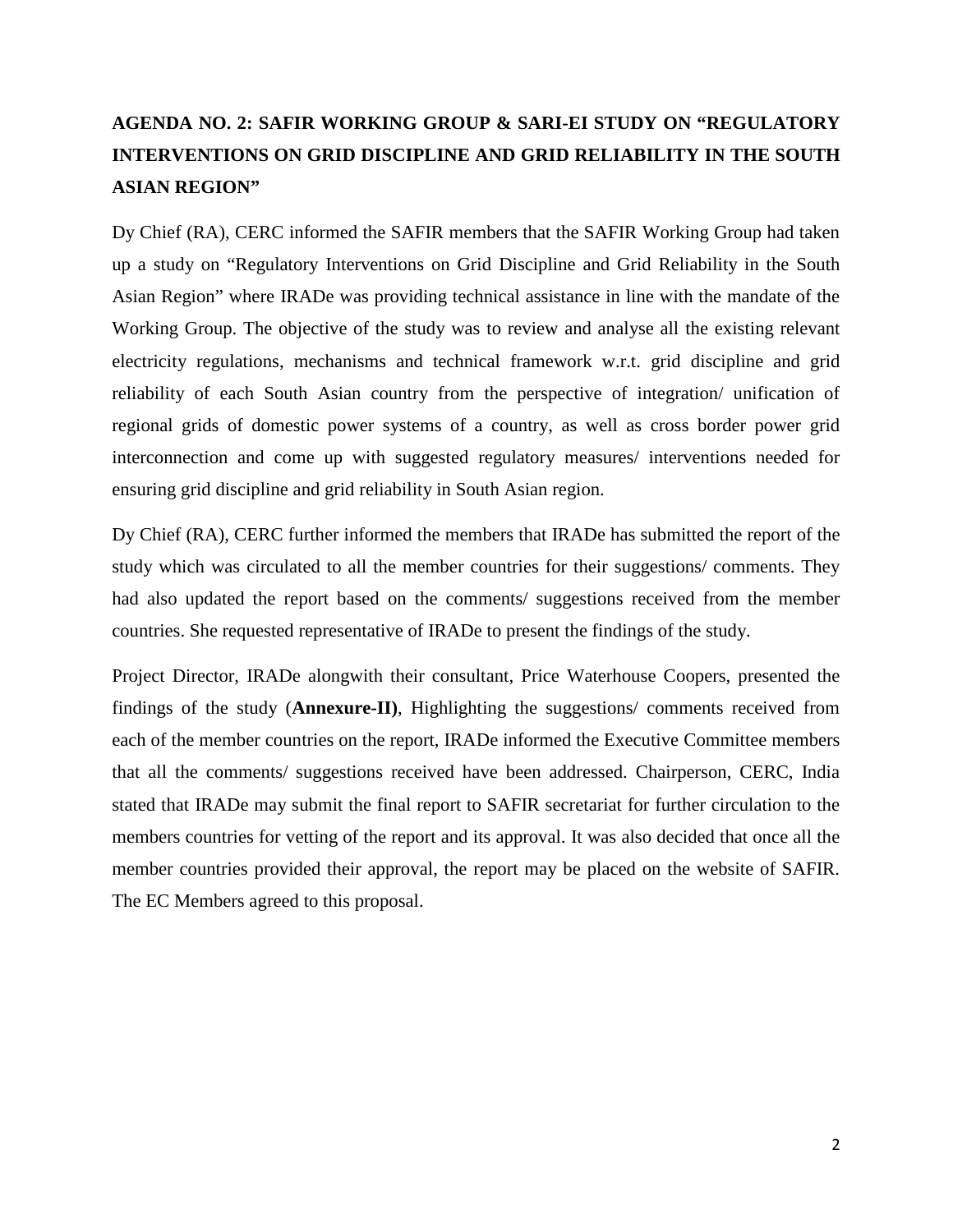### **AGENDA NO. 3: ACCOUNTS RELATED ISSUES A) AUDITED ACCOUNTS OF SAFIR FOR FY 2020-21 B) RE-APPROPRIATION OF BUDGET HEAD FOR PROCUREMENT OF FIXED ASSETS (DESKTOPS)**

a) Dy Chief (Regulatory Affairs) CERC placed the annual accounts of SAFIR for the FY 2020-21 for approval. The representative from NEPRA, Pakistan suggested to explore the possibility of obtaining income tax exemption for SAFIR from the Secretariat host country. To this, Chairperson CERC informed that efforts were made in the past for the cause. However, as SAFIR is not an adjudicatory body, it does not qualify for exemption as per Indian Law and hence, the exemption was not accorded. Thereafter, the EC members unanimously approved the annual account for the FY 2020-21.

b) The EC members also unanimously approved the appropriation of budget head for fixed assets for the FY 2021-22 by INR 2,40,000 towards purchase of 3 computer systems for officers/staff of SAFIR secretariat approving the appropriation of the differential amount of Rs 1.2 lacs from the reserves of SAFIR.

#### **AGENDA NO. 4: SAFIR CORE COURSE FOR FY 2021-22**

Dy Chief (Regulatory Affairs), CERC placed the quotations and details received from IIM-A, CIRC and IICA for conduct of 3 days (online and off line) Core Course. In view of the prevailing pandemic situation, ECM decided to continue with the online option. Further, taking a view of the topics offered for the course by the institutions, it was decided that the topics offered by IIM-A is most pertinent. Therefore, it was decided to engage IIM-A for conducting the Core Course this year. SAFIR Secretariat was directed to award the assignment and conduct the Course before the close of this financial year.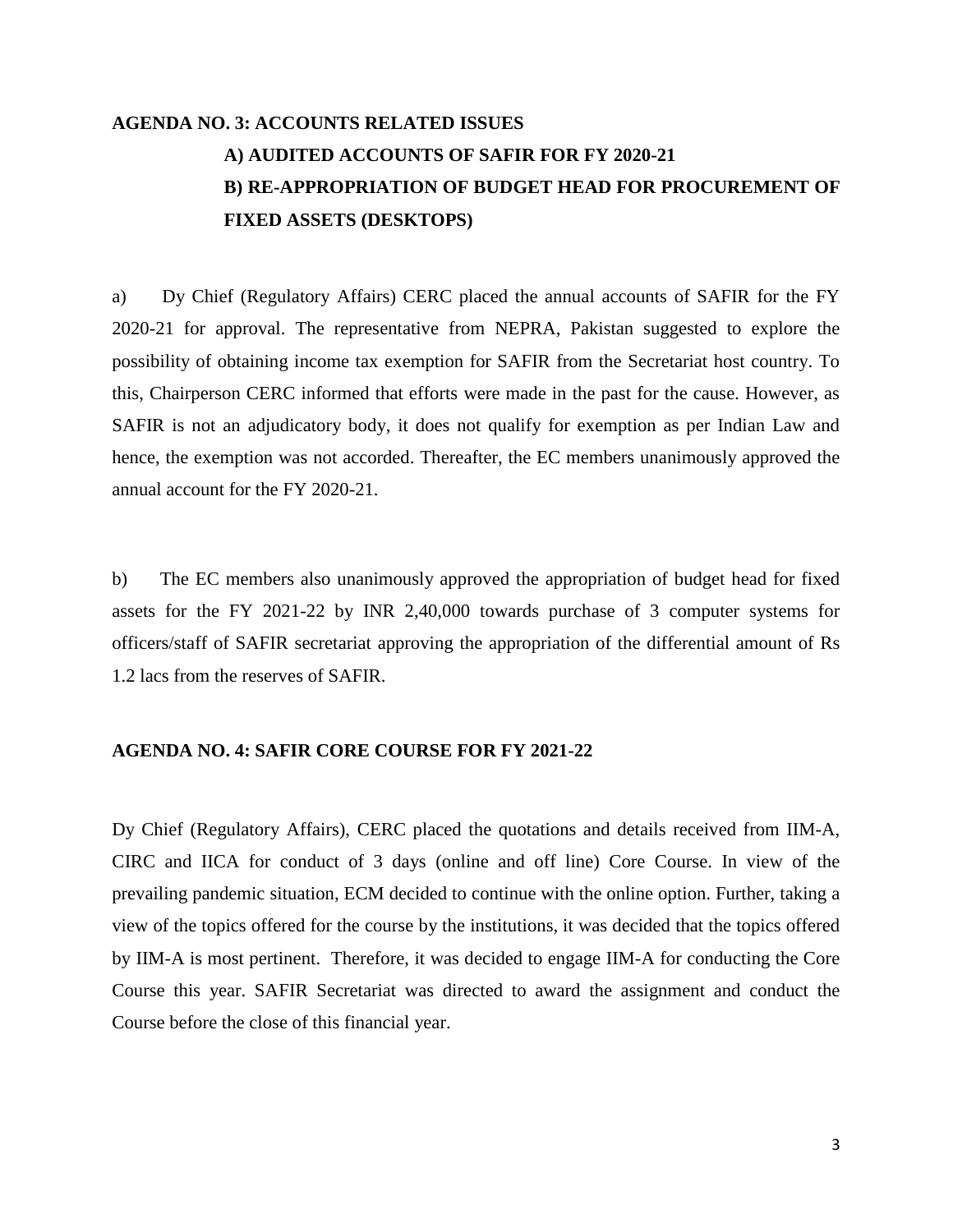**AGENDA NO. 5: SAFIR WORKING GROUP STUDY AND SARI/EI – NEW STUDY TOR ON "ASSESSING THE POTENTIAL BENEFITS OF CROSS BORDER ELECTRICITY TRADE FOR AFFORDABLE SUPPLY OF ELECTRICITY, FACILITATING GRID BALANCING OF RENEWABLE ENERGY INTEGRATION, AND SUGGESTING A FRAMEWORK FOR ANCILLARY SERVICE MARKET IN THE SOUTH ASIA REGION".**

Dy Chief (Regulatory Affairs), CERC briefed the EC members on the objective of the study "Assessing the potential benefit of cross border electricity trade for affordable supply of electricity, facilitating grid balancing of Renewable Energy Integration, and suggesting the framework for Ancillary Service Market for South Asian Region" proposed by the SAFIR Working Group assisted by IRADe. The details of the objective of the study and the scope of work have been provided at **Annexure – III**.

Chief (RA), CERC pointed that the World Bank is also assisting the Joint Working Group (JWG) of SAFIR on a study related to development of Power Market for South Asian countries. Thus, the scope of work provided under section E8 of the ToR proposed by IRADe "Review and analyse the existing market mechanism related to grid balancing in each country and the region and its associated policy, regulatory, legal and technical frameworks" appears to be overlapping with the scope of work of World Bank study.

It was also pointed out by the member from Nepal that under point E1 of the ToR, it has been suggested project demand and supply position (including renewable) for 15 years only. He suggested that the projection may be made for 25 years also.

EC members deliberated on the issue and suggested that both World Bank and IRADe can carry the work in coordinated way. This would help in cross leanings and result in development of a holistic document for reference and future use.

The EC members approved the TOR of the study. However, they suggested that scenarios suggested for development under point E1 of the scope shall be developed for both 15 and 25 years . SAFIR Secretariat was directed to convey the same to IRADe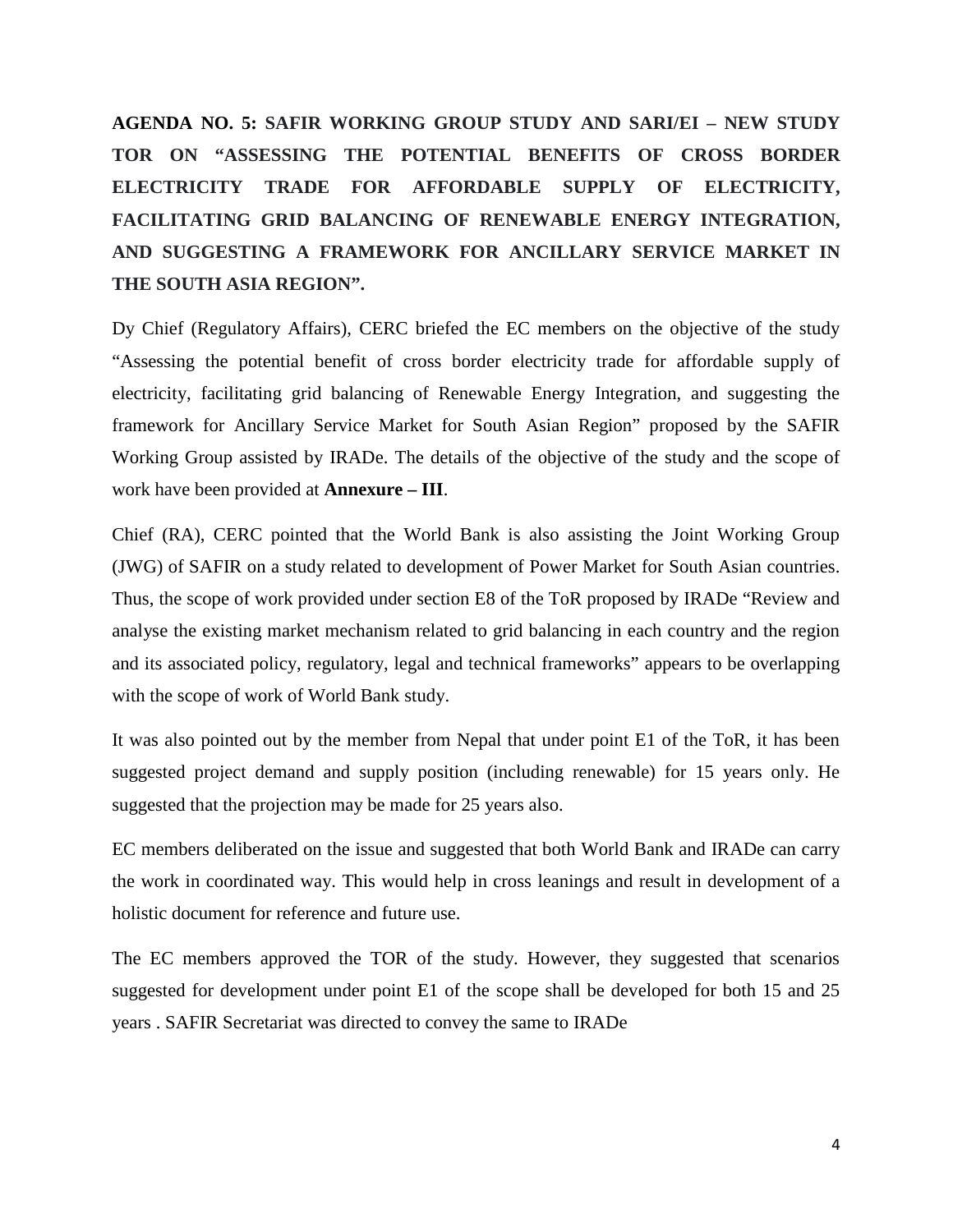### **AGENDA NO. 6: ICER PROPOSAL FOR PARTICIPATION IN REGULATORY ACCELERATOR FOR ENERGY TRANSITION BY OFGEM**

Dy Chief (RA), CERC briefed the EC members that as SAFIR is a member of International Confederation of Energy Regulators (ICER), the Secretariat had received a proposal from ICER for participation in "Regulatory Acceleration for Easy Transition". The document shared by OFGEM with ICER was placed for the perusal of the EC members. The members were also informed of the joint statement which SAFIR needs to accord approval so that ICER can sign the statement with OFGEM. The joint statement detailed issues on peer to peer knowledge sharing on decarbonization of the sector and other initiatives on capacity building

Chief (RA), CERC informed the members of EC that CERC had received a similar statement directly from OFGEM and that, as per protocol, CERC has requested Government of India for necessary approval, which is still awaited.

The EC, after perusal of the said document, directed SAFIR Secretariat to share the same with the EC members so that the individual countries can seek approval from their respective Government. They added that once the proposal is approved by the member countries, the accord of approval would be communicated to SAFIR secretariat who in turn can communicate the same to ICER for further action. At this stage, a communication about the decision of SAFIR may also be sent to ICER.

#### **AGENDA NO. 7: REFERENCE FROM ERRA FOR AN MOU WITH SAFIR**

Dy Chief (Regulatory Affairs), CERC briefed the EC members about the proposal received from the Energy Regulators Regional Association (ERRA) to have MoU with SAFIR. She informed that ERRA is an inter-institutional non-profit organisation unified by the shared goal of its regulatory members to improve energy regulation. ERRA's focus is to bring together effective energy regulators with the necessary autonomy and authority to make positive change; and it covers Europe, Asia, Africa, Middle East, North and South America. Further, she also elaborated on the scope and activities under the MoU.Chief (Regulatory Affairs), CERC added that ERRA is an authorized agency of the World Bank to conduct capacity building programs. The EC members observed that the objectives of ERRA and SAFIR are similar in nature.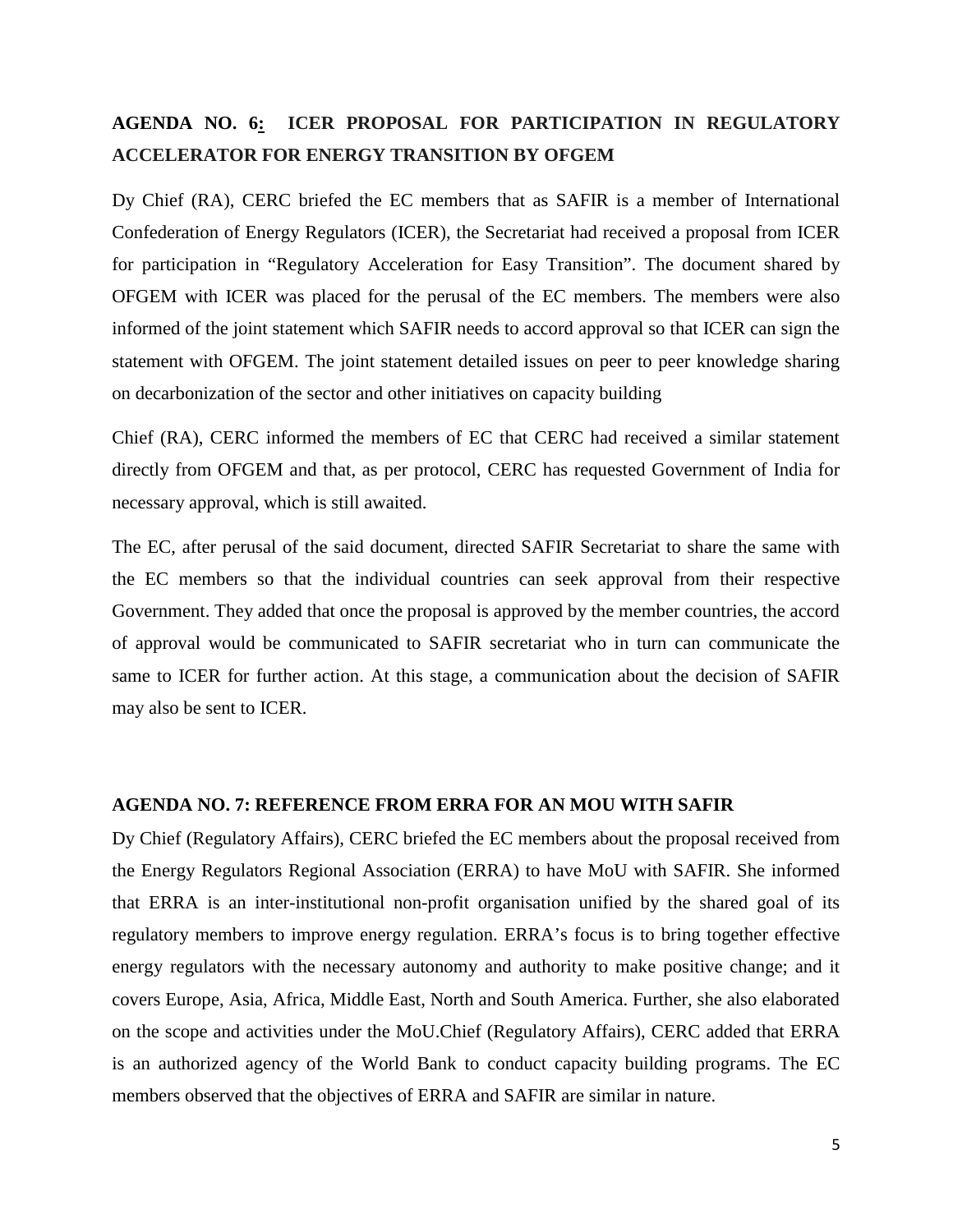Thereafter, the MoU submitted by ERRA was discussed by the EC members and they unanimously agreed to sign the MoU as per the terms specified in the MoU. SAFIR secretariat was directed to convey the acceptance of the terms of the MOU to ERRA so that the further process for signing the MOU can be arranged

### **AGENDA NO. 8: STATUS UPDATE ON: a) SAFIR INFRASTRUCTURE CONFERENCE FOR 2021-22 b) NEXT MEETING OF ECM**

- a) The EC members were updated that the SAFIR Infrastructure Conference for the FY 2021-22 would be conducted by SARI/EI on February  $15<sup>th</sup>$ , 2022. As regards whether the conference will be held virtually or physically, the EC members directed that SARI/ EI may review the travel situation during the month of December, 2021 and inform about holding the conference in physical mode as also the venue for the same. In case the assessment of SARI/ EI is that the physical conduct of the conference may not be possible, the conference may be organized virtually.
- b) As regards the next ECM, the EC members decided that SAFIR secretariat may get in touch with the Chairman office of all the SAFIR members during February, 2022 to review the travel situation and to assess whether the next ECM may be conducted off line, online or hybrid mode in April 2022 or thereafter

The meeting ended with a vote of thanks to the Chair.

\*\*\*\*\*\*\*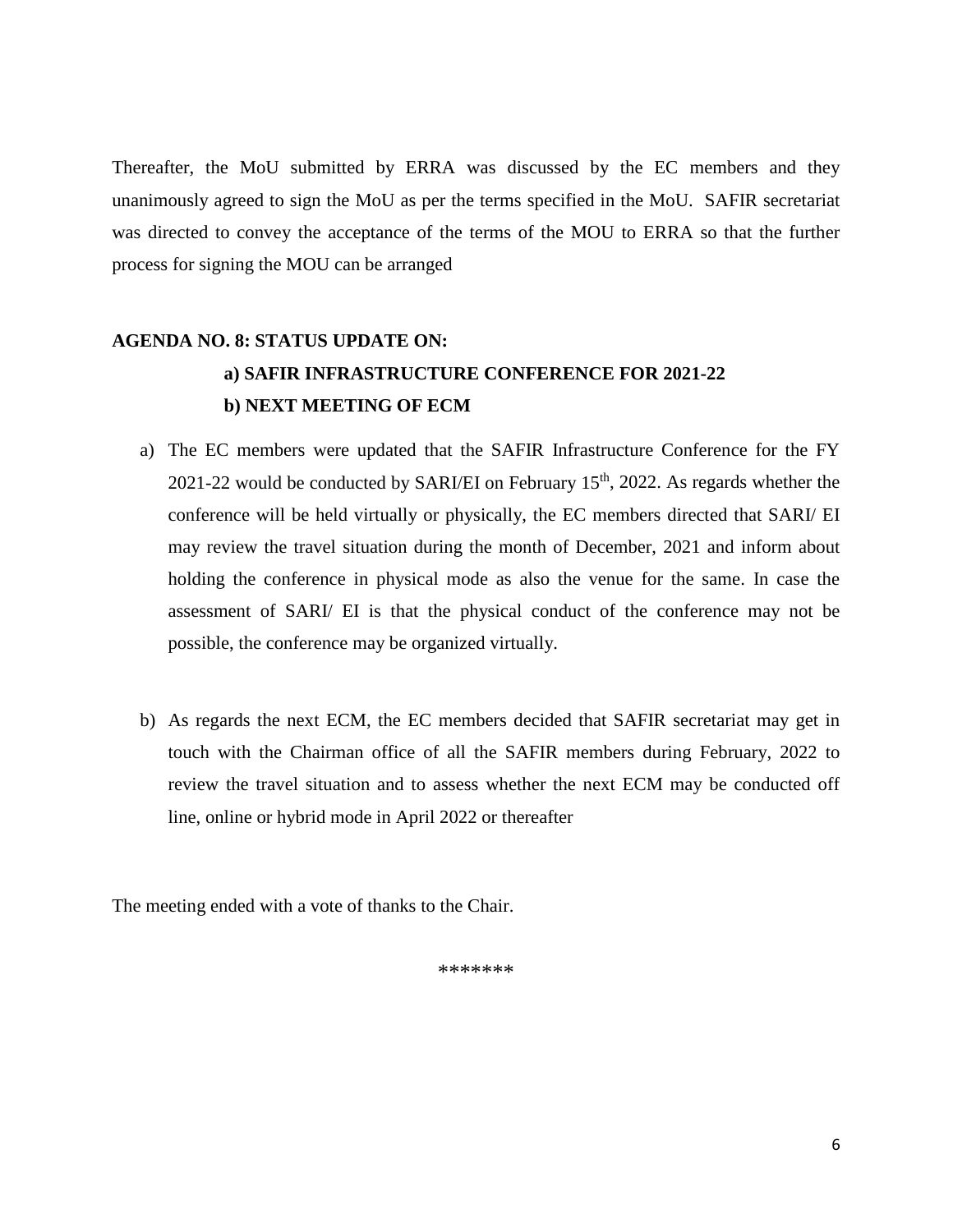#### **LIST OF PARTICIPANTS IN THE 22ND EXECUTIVE COMMITTEE MEETING (VIRTUAL) HELD ON 18TH NOVEMBER, 2021 VIA MS TEAMS**

| Sr.<br>No.              | <b>NAME</b>                                                  | Organisation.                                                         |
|-------------------------|--------------------------------------------------------------|-----------------------------------------------------------------------|
| 1                       | Mr. Samdrup K. Thinley,<br>Chairman, SAFIR and Chairman, CEO | Bhutan Electricity Authority, Bhutan                                  |
| 2                       | Shri P.K. Pujari, Chairman                                   | <b>Central Electricity Regulatory</b><br>Commission (CERC), India     |
| 3                       | Mr. Md. Abdul Jalil, Chairman                                | <b>Bangladesh Energy Regulatory</b><br>Commission,<br>Bangladesh      |
| $\overline{4}$          | Mr. Dilli Bahadur Singh, Chairman                            | <b>Electricity Regulatory Commission of</b><br>Nepal, Nepal           |
| 5                       | Dr. Sushanta K. Chatterjee,<br>Chief (Regulatory Affairs),   | <b>Central Electricity Regulatory</b><br>Commission (CERC)            |
| <b>SPECIAL INVITEES</b> |                                                              |                                                                       |
| 6                       | Mr. Gamini Herath, Deputy DG                                 | Public Utilities Commission of Sri<br>Lanka, Sri Lanka                |
| $\tau$                  | Dr. Irfan Yousuf, Advisor (RE)                               | National Electric Power Regulatory<br>Authority, Pakistan             |
| 8                       | Ms. Shilpa Agarwal<br>Joint Chief (Engineering)              | <b>CERC</b>                                                           |
| 9                       | Mr. Firoz Zaman, Deputy Director                             | <b>Bangladesh Electricity Regulatory</b><br>Commission,<br>Bangladesh |
| 10                      | Mr. Pankaj Batra, Project Director                           | SARI/EI - Integrated Research and<br><b>Action for Development</b>    |

#### **MEMBERS**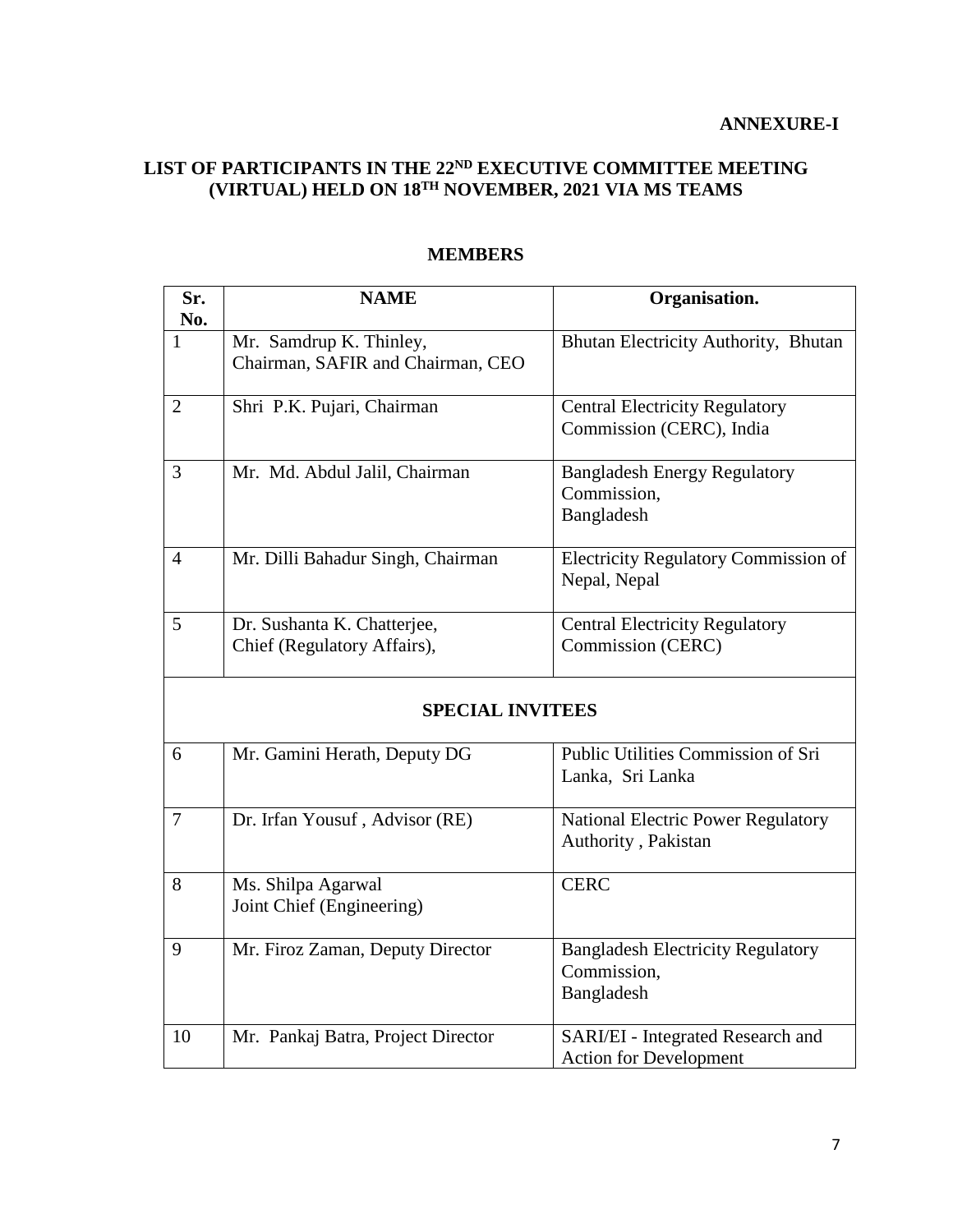| 11 | Ms. Anuradha Das, Program Coordinator                      | SARI/EI - Integrated Research and<br><b>Action for Development</b> |
|----|------------------------------------------------------------|--------------------------------------------------------------------|
| 12 | Ms. Maitreyi Karthik                                       | <b>IRADe</b>                                                       |
| 13 | Mr. Hitesh Chaniyara, ED                                   | <b>Price Waterhouse Coopers</b>                                    |
| 14 | Mr. Tushar Kothavale, Manager                              | <b>Price Waterhouse Coopers</b>                                    |
|    | <b>SAFIR SECRETARIAT</b>                                   |                                                                    |
| 15 | Ms. Rashmi Nair,<br>Dy. Chief (Regulatory Affairs)         | <b>CERC</b>                                                        |
| 16 | Mr Sanjeev Tinjan<br>Assistant Chief (Regulatory Affairs), | <b>CERC</b>                                                        |
| 17 | Mr Rajiv Kumar, Assistant Secretary<br>(P&A)               | <b>SAFIR</b>                                                       |
| 18 | Shri Ravindra Kadam, Advisor (RE)                          | <b>CERC</b>                                                        |
| 19 | Mr Saurabh, Principal Research Officer                     | <b>CERC</b>                                                        |
| 20 | Mr Manvendra Pratap, Research Officer                      | <b>CERC</b>                                                        |
| 21 | Mr. M.M. Prasad, Sr. Accounts Officer                      | <b>SAFIR</b>                                                       |
| 22 | Mr. Nilesh Diwan, Accounts Officer                         | <b>SAFIR</b>                                                       |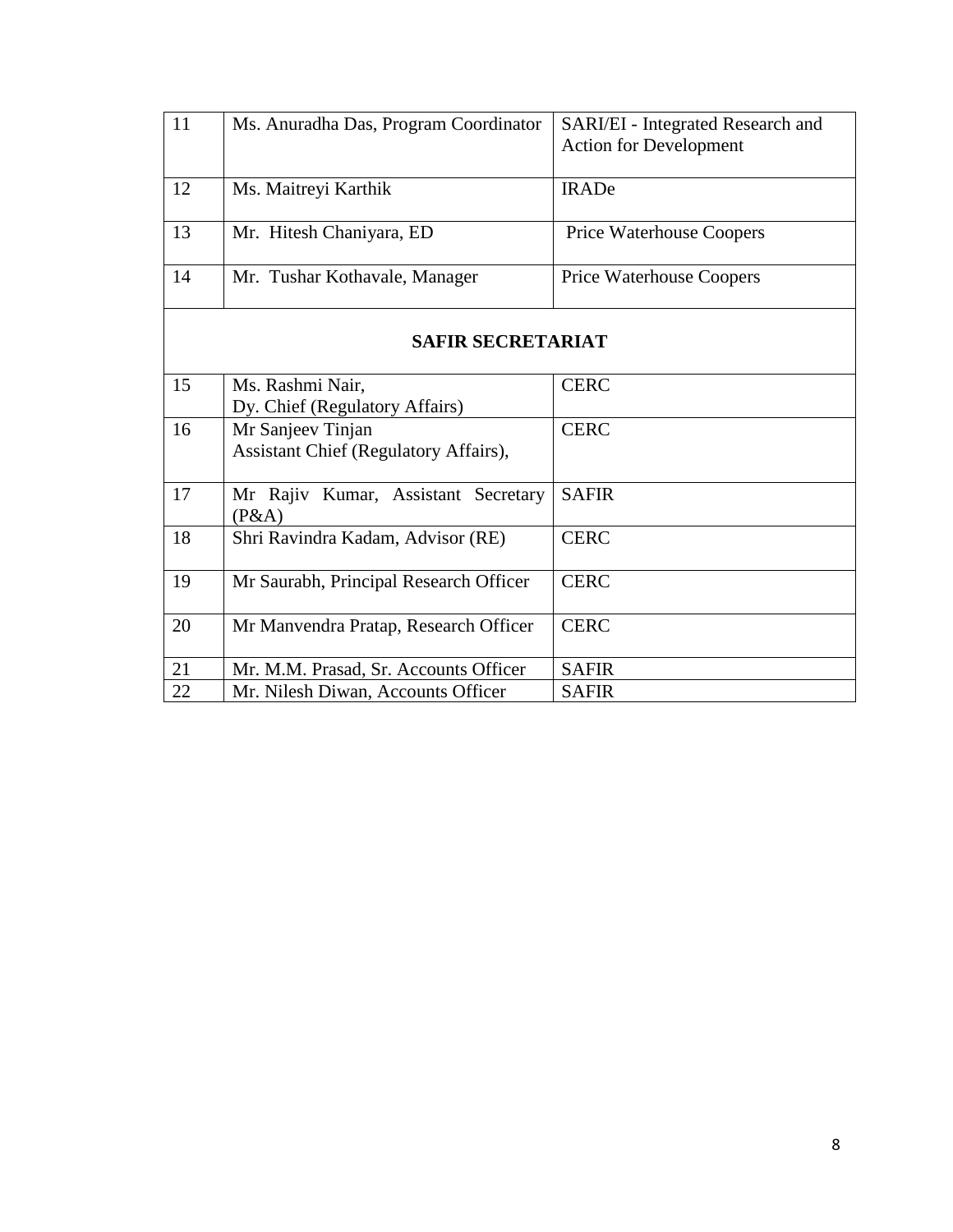







Annexure-II

## Study on Regulatory Interventions for Grid Discipline and Grid reliability in the South Asian Region

Presentation for SAFIR Working Group November 2021

Strictly Private and Confidential

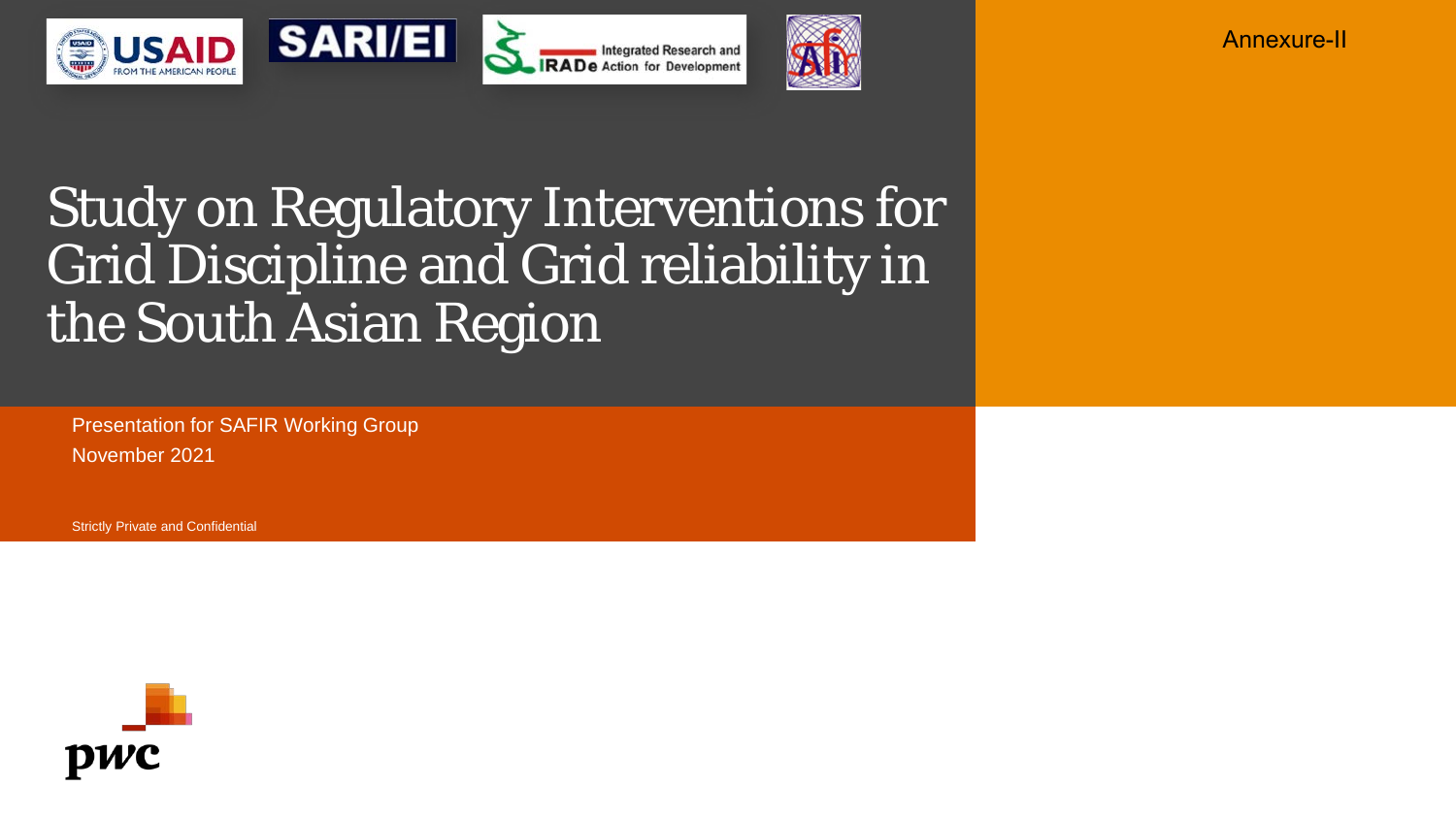<span id="page-9-0"></span>





### Agenda

| <b>Background</b>                                |  |
|--------------------------------------------------|--|
| <b>Summary of Stakeholder Comments on Report</b> |  |

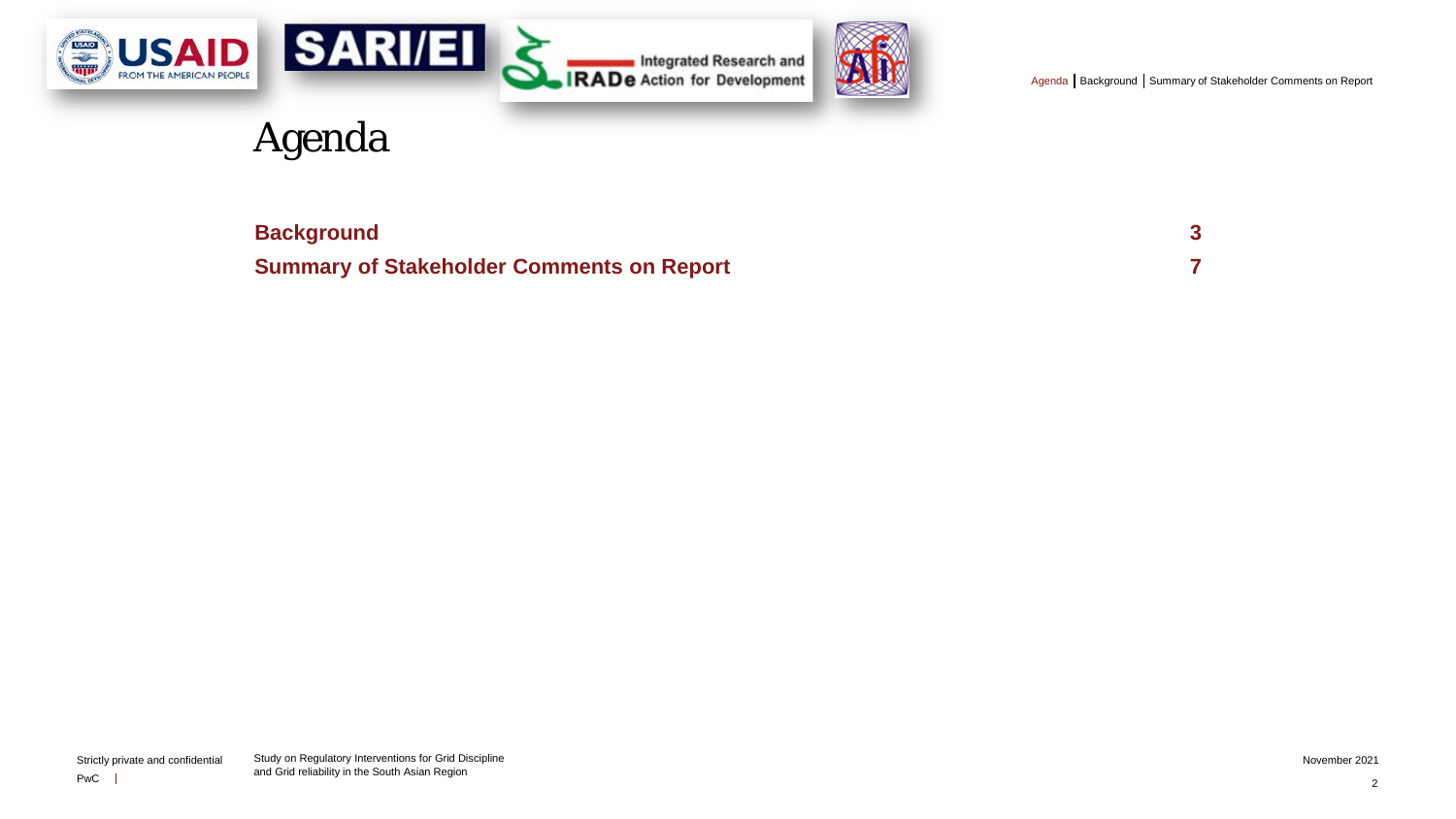<span id="page-10-0"></span>



Integrated Research and<br>IRADe Action for Development



## Background

**[Background](#page-10-0) 3**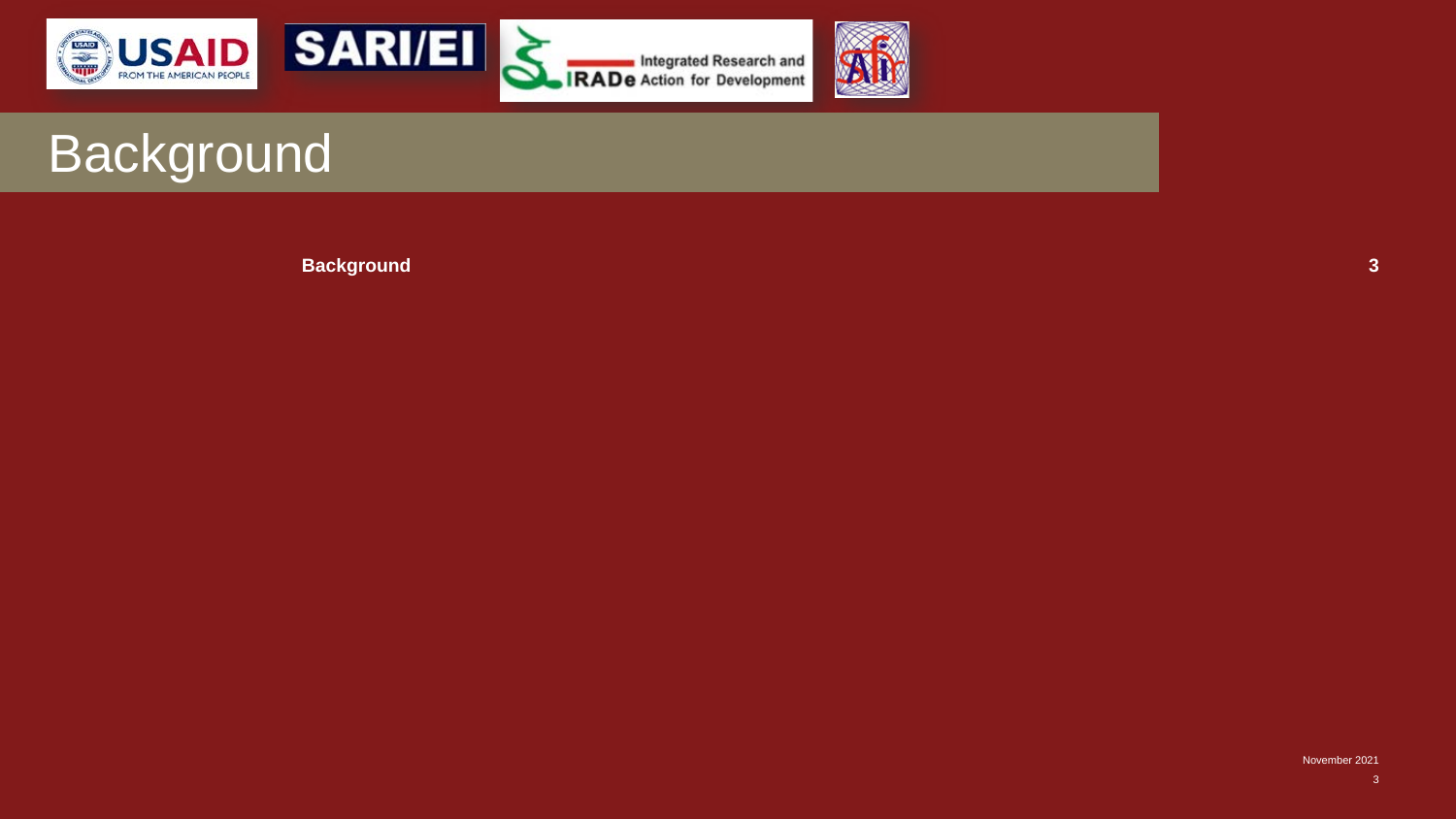



Integrated Research and **RADe Action for Development** 



[Agenda](#page-9-0) | [Background](#page-10-0) | [Summary of Stakeholder Comments on Report](#page-14-0)

## Background of the study

SARI/ EI/ IRADe is providing the Technical Knowledge support/ assistance to the SAFIR Working Group On "Regulatory Cooperation to Facilitate Knowledge sharing, addressing Cross Cutting Energy/ Electricity Regulatory Issues and Capacity Building in South Asia".

The study on regulatory interventions for grid discipline and grid reliability in the South Asian Region (SAR) is being conducted by SARI/EI/IRADe for the SAFIR Working Group. PwC was selected to conduct this study.

The objective of the study is to review and analyze all the existing relevant electricity regulations, mechanisms and technical frameworks with respects to Grid discipline and Grid reliability of each South Asian Countries both from the perspective of integration/unification of regional grids of domestic power system of a country, as well as cross border power grid interconnection and come up with suggested Regulatory measures/Intervention needed for ensuring Grid discipline and Grid reliability in SA region.

4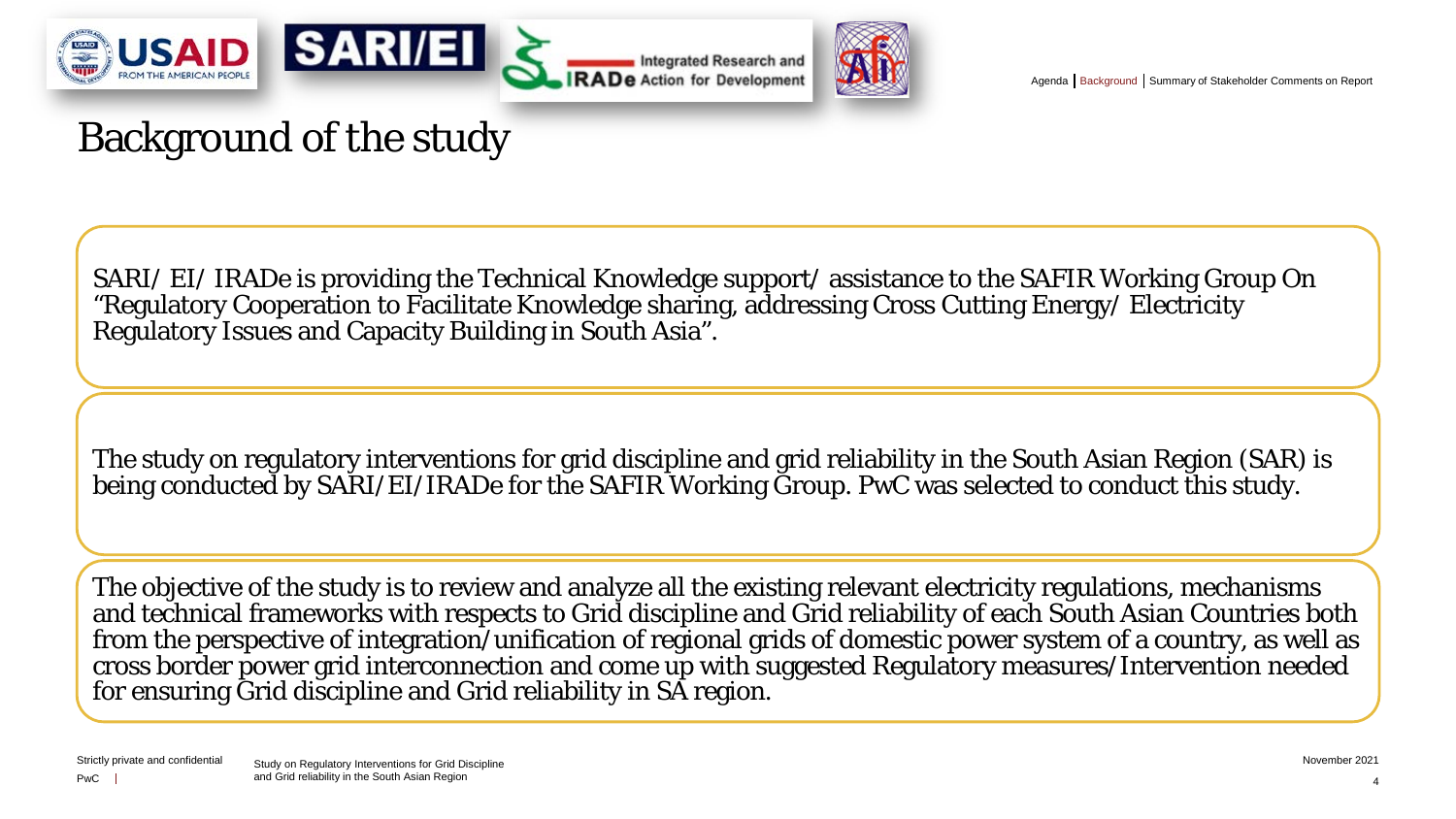



Integrated Research and **IRADe** Action for Development



[Agenda](#page-9-0) | [Background](#page-10-0) | [Summary of Stakeholder Comments on Report](#page-14-0)

## Approach and Methodology

### *1 2a 2b 3*

Review and analyse sector framework and institutions/ stakeholders (Legislative, Policy, Regulatory, Others)

*4 5*

Identify key indicators defining grid discipline and grid reliability

International experiences on regulatory interventions for improving grid discipline and grid reliability

Identify gaps in (i) Sector framework and institutions/ stakeholders and (ii) Implementation and compliance of identified measures

Identify key measures to achieve grid discipline and grid

reliability

Assess level of implementation and compliance of identified measures

### *6*

(a) Regulatory measures/ interventions needed to improve grid discipline and grid reliability in SAR countries along with the roadmap (b) Suggest capacity building measures

PwC

5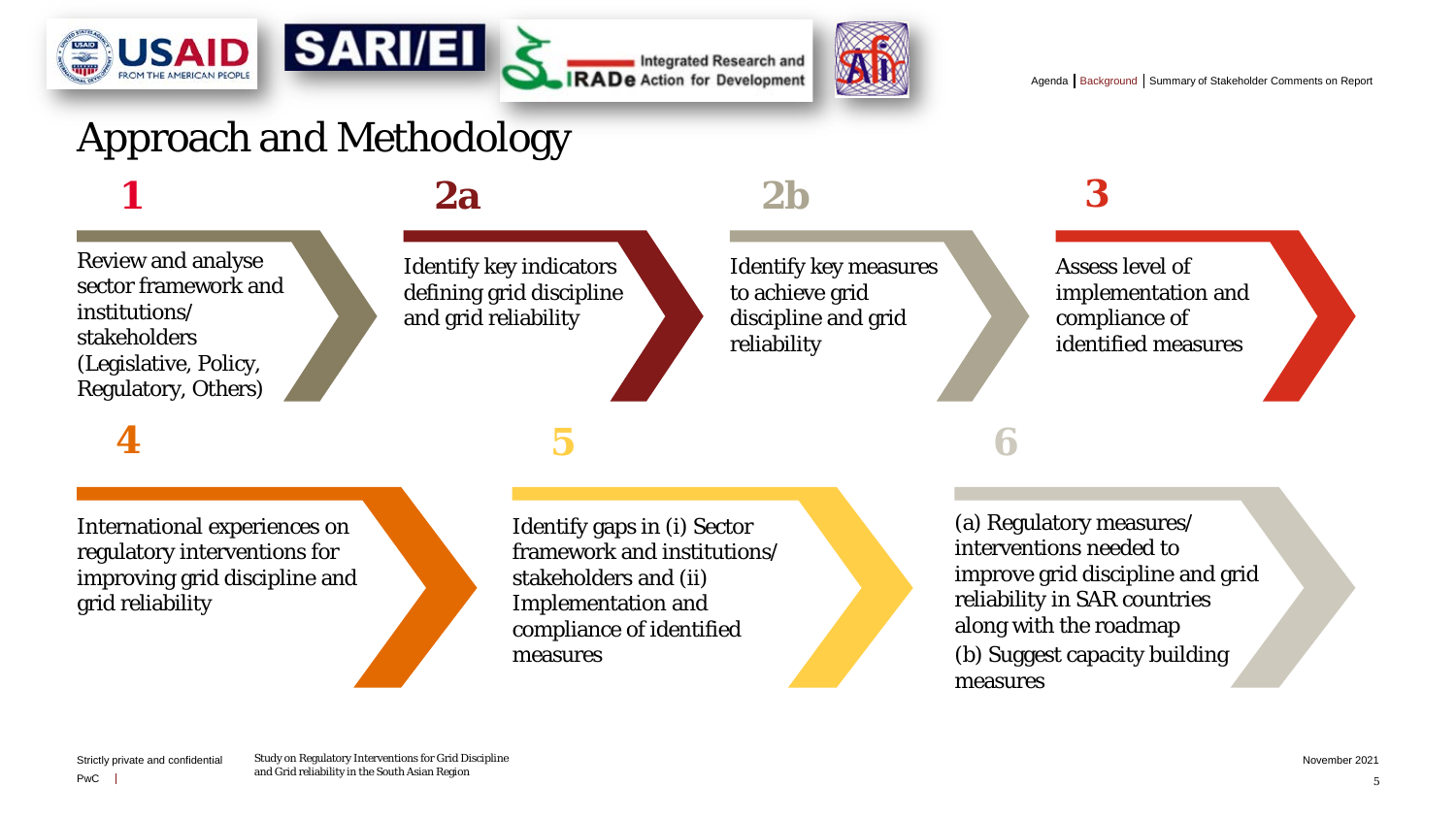

### Key measures to achieve grid discipline and grid reliability



**All the South Asian Region countries (Afghanistan, Bangladesh, Bhutan, India, Maldives, Nepal, Pakistan and Sri Lanka) have been evaluated against these key measures.**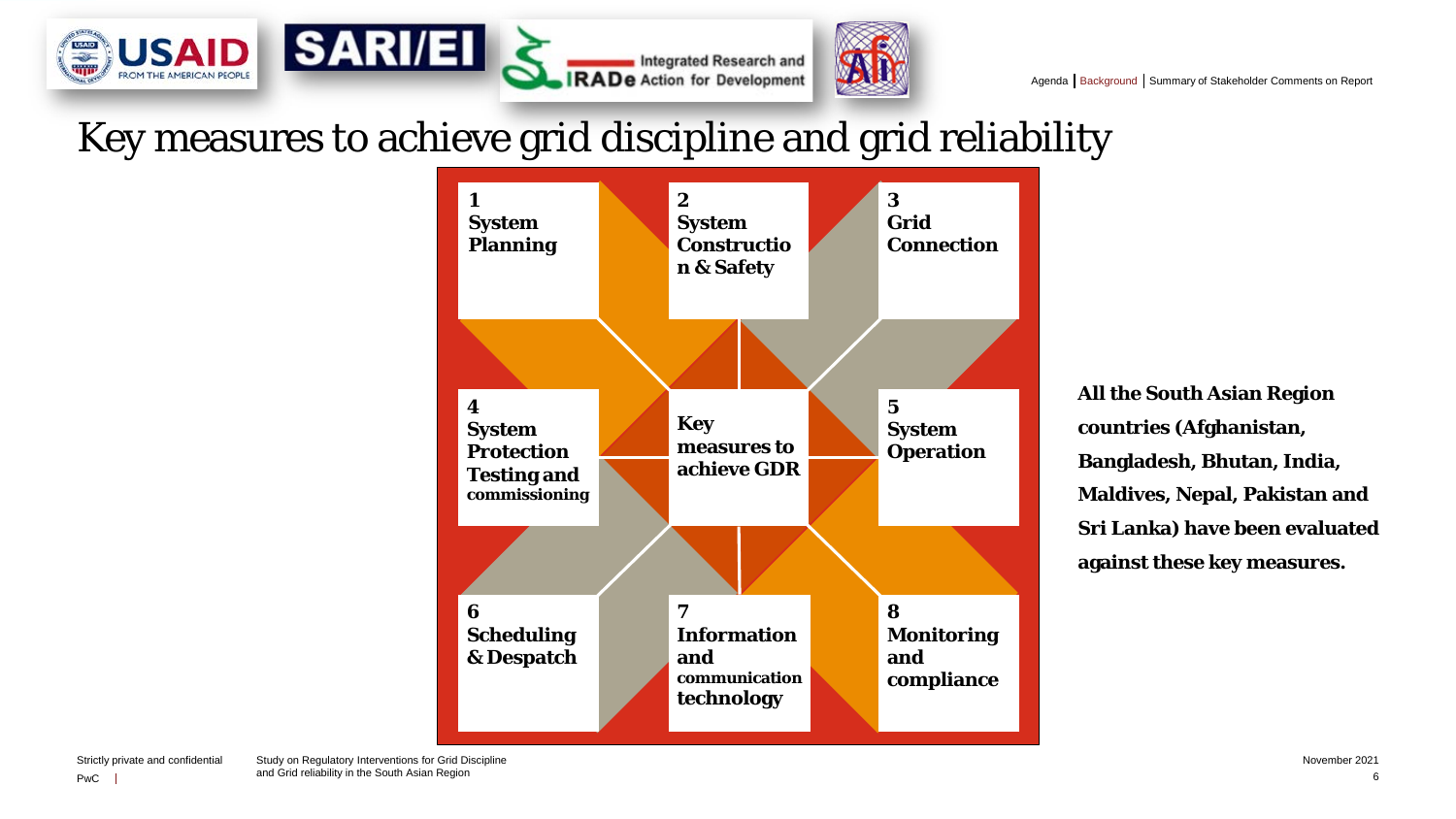<span id="page-14-0"></span>





# Summary of Stakeholder Comments on Report

**[Summary of Stakeholder Comments on Report](#page-14-0) 7**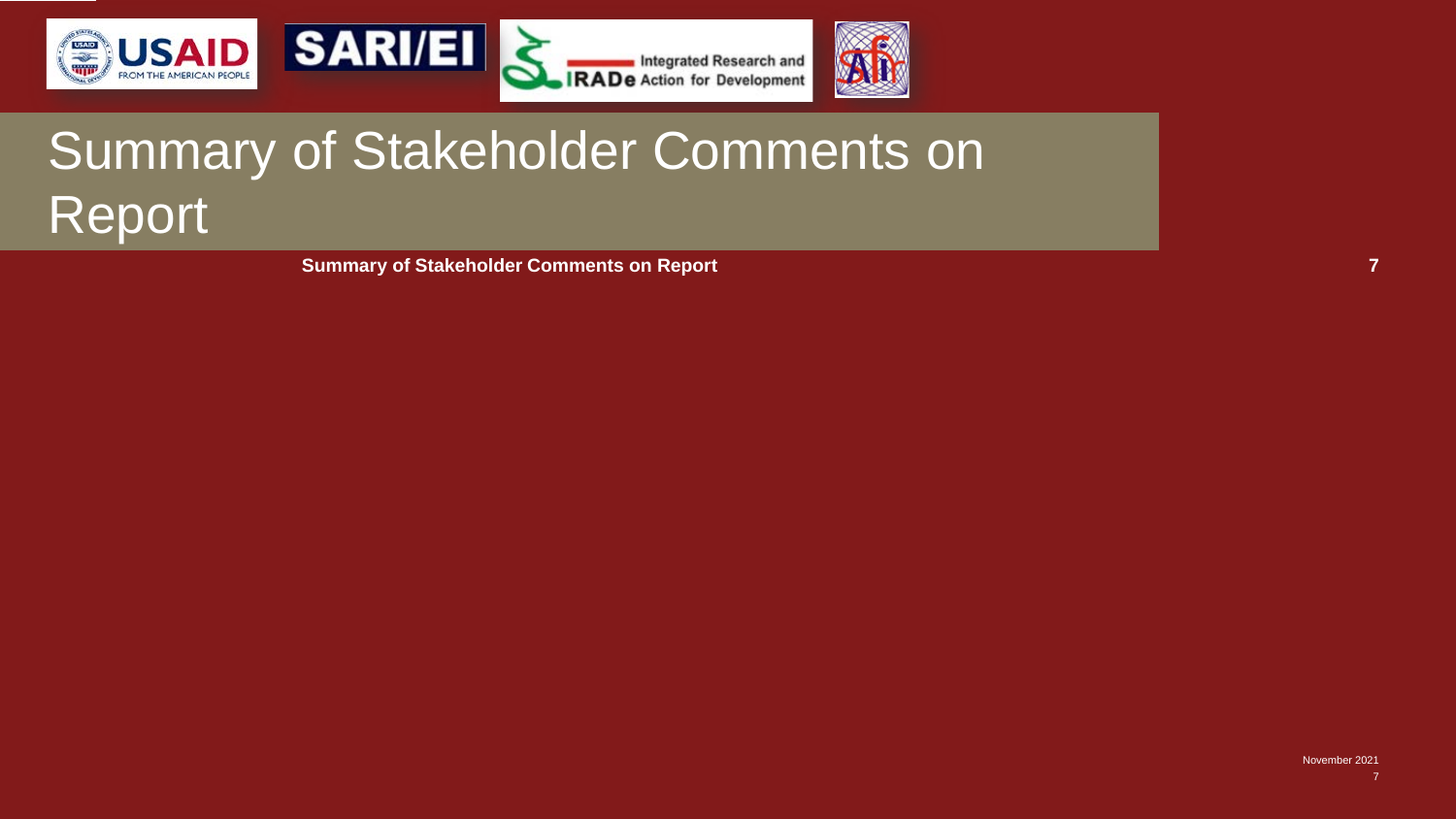





## Key milestones

| Sr. No. Event  |                                                                                          | Date of submission         |
|----------------|------------------------------------------------------------------------------------------|----------------------------|
| $\overline{1}$ | Contract signing between IRADe and PwC                                                   | 6 January 2020             |
| $\overline{2}$ | Submission of final draft report by PwC to IRADe                                         | 28 November 2020           |
| 3              | <b>IRADe circulated draft report to SAFIR WG members</b>                                 | 1 December 2020            |
| $\overline{4}$ | Comments from Bhutan Electricity Authority (BEA) - Bhutan                                | <b>25 January 2021</b>     |
| 5              | <b>Comments from Bangladesh Electricity Regulatory Commission</b><br>(BERC) – Bangladesh | 27 January 2021            |
| 6              | Comment from Nepal Electricity Authority (NEA) – Nepal                                   | 10 February 2021           |
| $\overline{7}$ | <b>Comments from National Electric Power Regulatory Authority</b><br>(NEPRA) – Pakistan  | 8 March 2021 & 6 July 2021 |
| 8              | Comments from Power System Operation Corporation (POSOCO) –<br>India                     | 16 April 2021              |
| 9              | Comments from Central Electricity Regulatory Commission (CERC) -<br>India                | 12 November 2021           |
|                |                                                                                          |                            |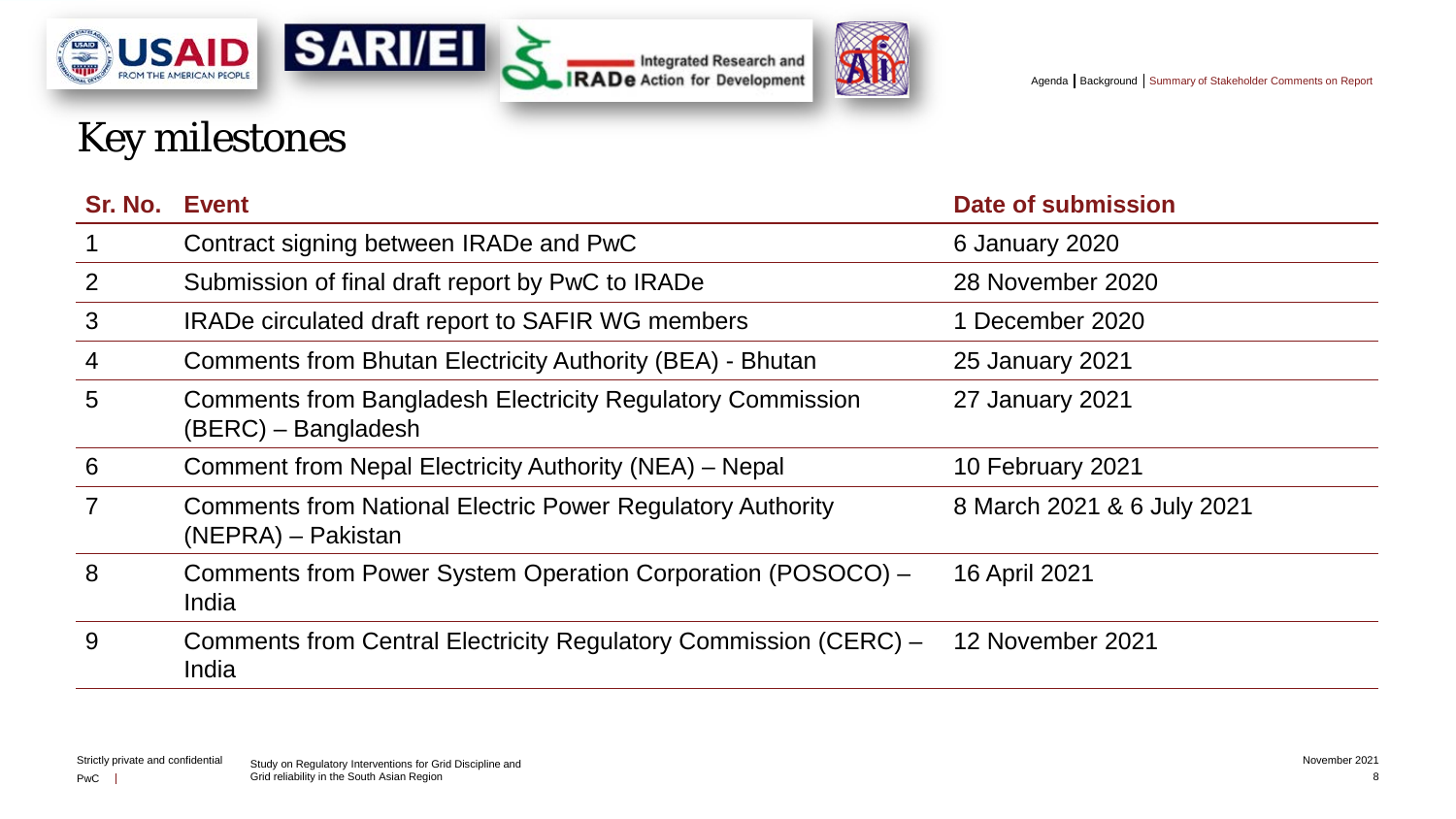





### Summary of key comments from Stakeholders

| <b>Comment from BEA - Bhutan</b>                                                                                                                                                                                                                                                                                                                                                                      | <b>Action taken</b>                                                                                     |
|-------------------------------------------------------------------------------------------------------------------------------------------------------------------------------------------------------------------------------------------------------------------------------------------------------------------------------------------------------------------------------------------------------|---------------------------------------------------------------------------------------------------------|
| Now due to operationalization of Mangdechhu, the 400kV tra. Line also covers the central and<br>Southern part of Bhutan                                                                                                                                                                                                                                                                               | Made appropriate changes in the draft report to<br>reflect the actual situation.                        |
| Alternative Renewable Energy Policy, 2013 (AREP) missing from key Regulations                                                                                                                                                                                                                                                                                                                         | Inserted reference of the Policy                                                                        |
| Distribution Code 2008 was amended in 2020                                                                                                                                                                                                                                                                                                                                                            | Corrected it to the Distribution Code 2020                                                              |
| DHMS is now called the National Center for Hydrology and Meteorology (NCHM) an autonomous<br>government agency                                                                                                                                                                                                                                                                                        | Made appropriate correction in the Prevailing<br>Institutional Structure of Bhutan's electricity sector |
| We have Alternative Renewable Energy Policy 2013 and accordingly will come up with Renewable<br>Energy Master Plan is near future.                                                                                                                                                                                                                                                                    | Inserted the correct reference.                                                                         |
| A Standard Procedures (in line with the Grid Code 2008) for integration of new network elements<br>into the grid a certificate is issued by Bhutan Power System Operator (BPSO) for successful<br>operation with existing power system elements one of the main criteria is submission of Test<br>report(s) for the elements (ex: Meggar values for transmission lines). This too is in Public domain | Inserted the correct reference.                                                                         |
| We would suggest the need for capacity development for amendment of the existing grid code to<br>incorporate the issues flagged in this study report.                                                                                                                                                                                                                                                 | Accepted the suggestion for including capacity<br>development for BERC.                                 |
| <b>Comment from BERC - Bangladesh</b>                                                                                                                                                                                                                                                                                                                                                                 | <b>Action taken</b>                                                                                     |
| Bangladesh Energy Regulatory Commission Act, 2003 was amended in 2005, 2010 and 2020                                                                                                                                                                                                                                                                                                                  | Inserted the correct reference.                                                                         |

9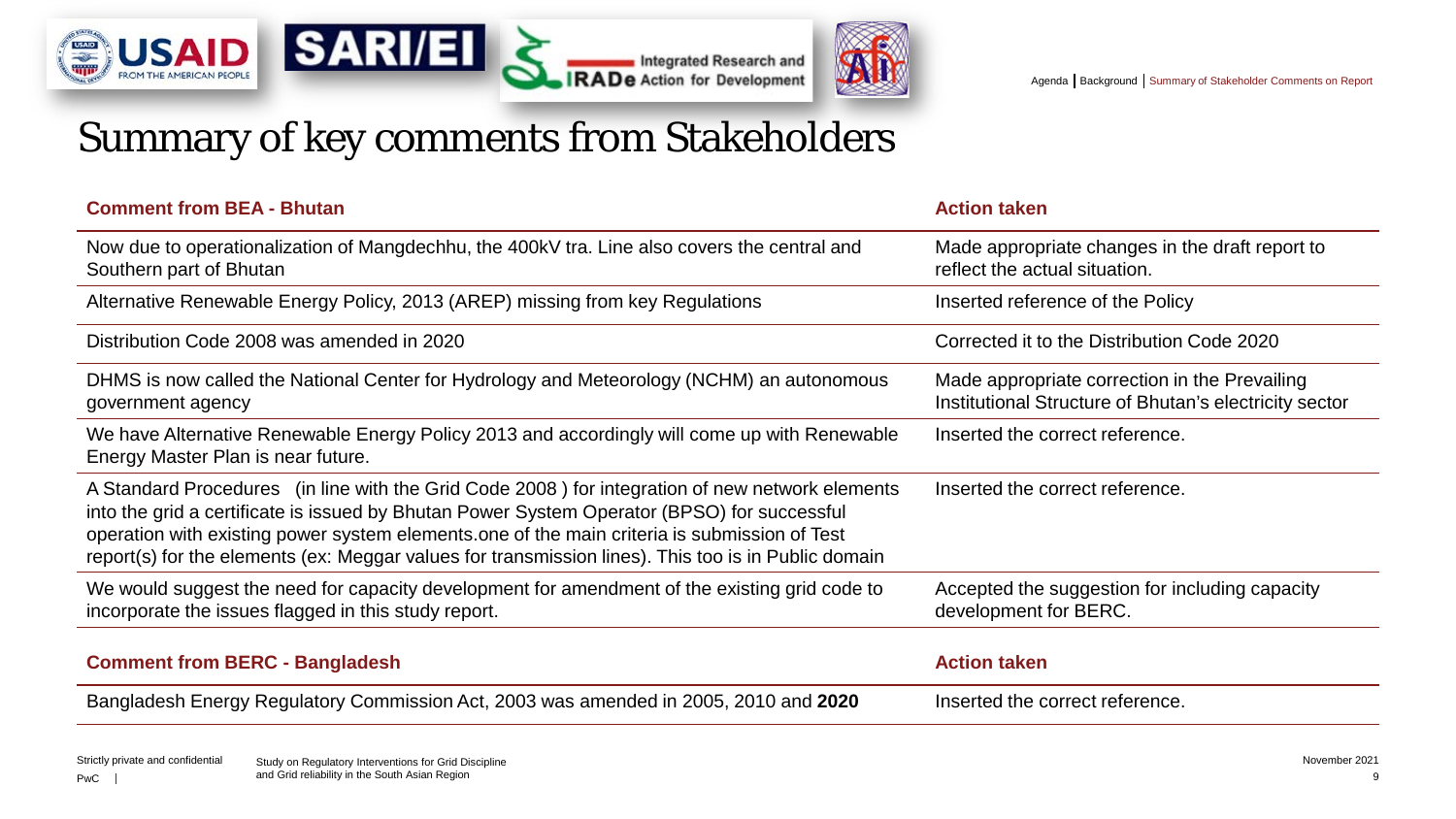





| <b>Comment from NEA - Nepal</b>                                                                                                                                                                                                                                                                                                                                                                                                                                                           | <b>Action taken</b>                                                                                      |
|-------------------------------------------------------------------------------------------------------------------------------------------------------------------------------------------------------------------------------------------------------------------------------------------------------------------------------------------------------------------------------------------------------------------------------------------------------------------------------------------|----------------------------------------------------------------------------------------------------------|
| Total electricity generation from variable RE sources, electricity exported to other countries to<br>be updated from NEA Annual Report 2019-20                                                                                                                                                                                                                                                                                                                                            | Updated as per comment.                                                                                  |
| The power grid of Nepal is divided into five zones from West to East, with at least one<br>interconnection point with India and China. Insert appropriate reference.                                                                                                                                                                                                                                                                                                                      | Reference included - Transmission System Development<br>Plan, July 2018 by RPGCL                         |
| The Nepal Electricity Authority Act, 1984, not the Electricity Act, 1992 was the one which<br>provided for Nepal Electricity Authority to make arrangements for power supply by generating,<br>transmitting, and distributing electricity in an efficient, reliable and convenient manner.                                                                                                                                                                                                | Updated as per comment.                                                                                  |
| Although not the apex legislation, NEA Act, 1984 is still a very important act in Nepali power<br>sector.                                                                                                                                                                                                                                                                                                                                                                                 | Updated as per comment.                                                                                  |
| A. Corrections in Name Requires to be done:<br>1. Nepal Electricity Regulatory Commission should be changed to Electricity Regulatory<br>Commission, 2.NEA Energy Company Ltd. Should be converted to NEA Engineering<br>Company Ltd.<br>However, it is to be noted that, like other companies alongside it in the chart, it is not a<br>generation company.<br>B. Structure of WECS and ERC to be reviewed<br>C. Vertical link between the ministry and DoED, AEPC & NEA should be drawn | Made appropriate correction in the Prevailing Institutional<br>Structure of Nepal's electricity sector   |
| "There is no clause in the Grid Code to manage events related to mis-declaration of<br>generation availability by generating stations."                                                                                                                                                                                                                                                                                                                                                   | The NEA grid code is not available in public domain.<br>Therefore, regulatory intervention is suggested. |
| There are 3 different scenarios in demand forecast report (available on Water and Energy<br><b>Commission Secretariate website)</b>                                                                                                                                                                                                                                                                                                                                                       | Included the 3 scenarios.                                                                                |
| Strictly private and confidential<br>Study on Regulatory Interventions for Grid Discipline                                                                                                                                                                                                                                                                                                                                                                                                | November 2021                                                                                            |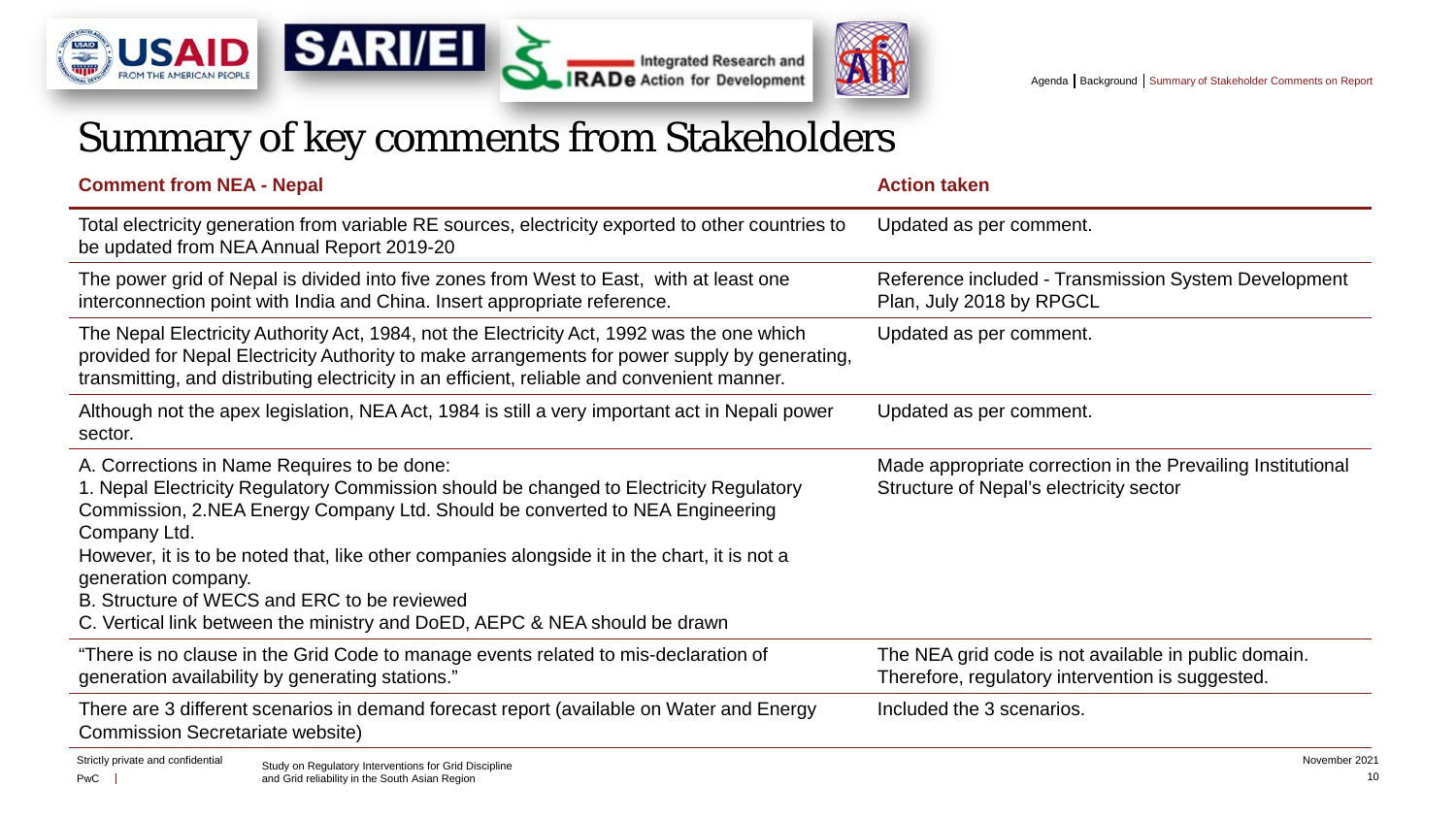





| <b>Comment from NEA - Nepal</b>                                                                                                                                                 | <b>Action taken</b>                                                                                                                                                                                                                                                                                                                                                                                                                                                                                                                                                                                                                                                                                                                                                    |
|---------------------------------------------------------------------------------------------------------------------------------------------------------------------------------|------------------------------------------------------------------------------------------------------------------------------------------------------------------------------------------------------------------------------------------------------------------------------------------------------------------------------------------------------------------------------------------------------------------------------------------------------------------------------------------------------------------------------------------------------------------------------------------------------------------------------------------------------------------------------------------------------------------------------------------------------------------------|
| For co-ordination of CBET Nepal Power Trading<br>Company Ltd. (NPTCL) is mandated to buy and<br>sell power generated and sold by domestic /<br>foreign generators and Suppliers | Removed the recommendation.                                                                                                                                                                                                                                                                                                                                                                                                                                                                                                                                                                                                                                                                                                                                            |
| Penalty for mis-declaration by gen cos. is still in<br>practice through provisions in PPA.                                                                                      | Penalty mechanism is absent in grid code and the grid code is not available in the Public domain,<br>Penalty clause for misdeclaration by generators is in the PPAs this has two shortcomings (i) The<br>clauses may / may not be uniform, (ii) The clauses may be removed/ added easily by amending the<br>PPAs. Clauses in the grid code/ regulation will be uniformly applicable to the generators and any<br>change in the clauses would require due process to be followed by the Regulator (not as easy as<br>amending PPAs).<br>There are no penalty mechanism for inaccurate demand forecasting by distribution companies.<br>Therefore, retained the suggested intervention to include clause on penalty for misdeclaration in the<br>Grid code/ Regulations. |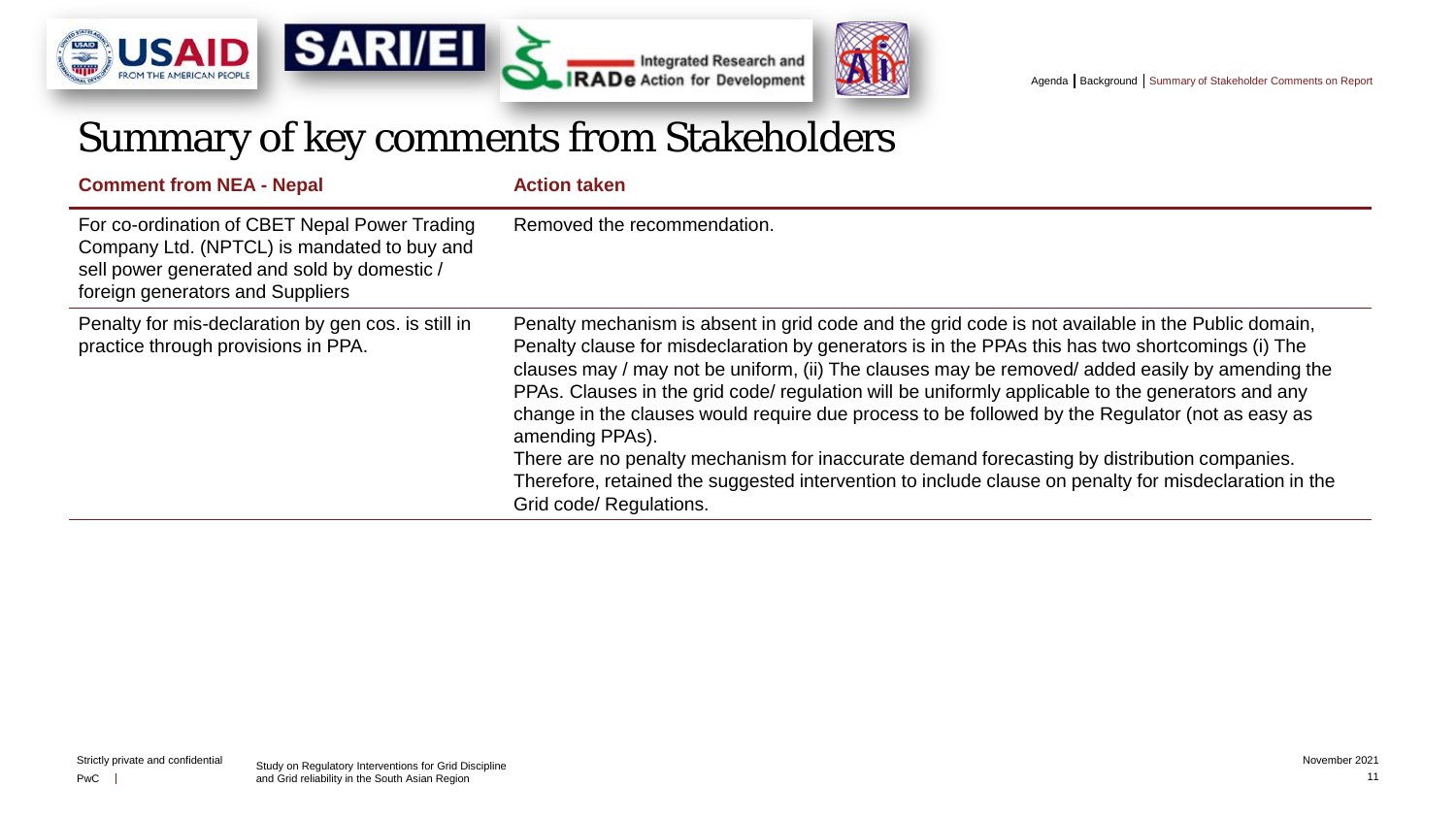





| <b>Comment from NEPRA - Pakistan</b>                                                                                                                                                                                                                                                                                                                                                                                                                                                                                                                                                                                                                                                                                                                 | <b>Action taken</b>                                                                                                                                                  |
|------------------------------------------------------------------------------------------------------------------------------------------------------------------------------------------------------------------------------------------------------------------------------------------------------------------------------------------------------------------------------------------------------------------------------------------------------------------------------------------------------------------------------------------------------------------------------------------------------------------------------------------------------------------------------------------------------------------------------------------------------|----------------------------------------------------------------------------------------------------------------------------------------------------------------------|
| Correction in figures of Power Sector Snapshot of Pakistan                                                                                                                                                                                                                                                                                                                                                                                                                                                                                                                                                                                                                                                                                           | Updated based on latest available information.                                                                                                                       |
| Against identified gap that – there is no mechanism to ensure compliance to system planning<br>standards<br><b>NEPRA commented:</b><br>NEPRA monitors and enforce the Grid Code in true letter and spirit and there exists also the<br>penalty provision for non-compliance with any of the provisions of the Grid Code. For ease of<br>reference the relevant clause of the Grid Code is reproduced hereunder. Besides grid code<br>has the Planning Code (PC) is sub-code of NEPRA approved Grid Code 2005 which covers<br>the details of the Indicative Generation Capacity Expansion Plan (IGCEP) and Transmission<br>System Expansion Plan (TSEP) to be prepared by National Transmission and Despatch<br>Company (NTDC) and approved by NEPRA. | Accepted the suggestion and incorporated leading to<br>removal of identified gap – No mechanism to ensure<br>compliance to system planning standards.                |
| Against identified gap that-absence of regular monitoring of compliance to system<br>construction and safety in Pakistan<br><b>NEPR</b> commented:<br>NEPRA in consultation with the stakeholders had developed and approved a Power Safety<br>Code (the "Code") for Transmission & Distribution Licensees in 2015 keeping in view the<br>safety requirements as prescribed in the NEPRA Act, Rules, Grid Code, Distribution Code and<br>other applicable documents to ensure that the licensee's networks are planned developed,<br>operated and maintained in a reliable, efficient and a safe way without compromising on<br>safety of any kind related to the systems, personnel and others.                                                     | Accepted the suggestion and incorporated leading to<br>removal of identified gap - Absence of regular monitoring<br>of compliance to system construction and safety. |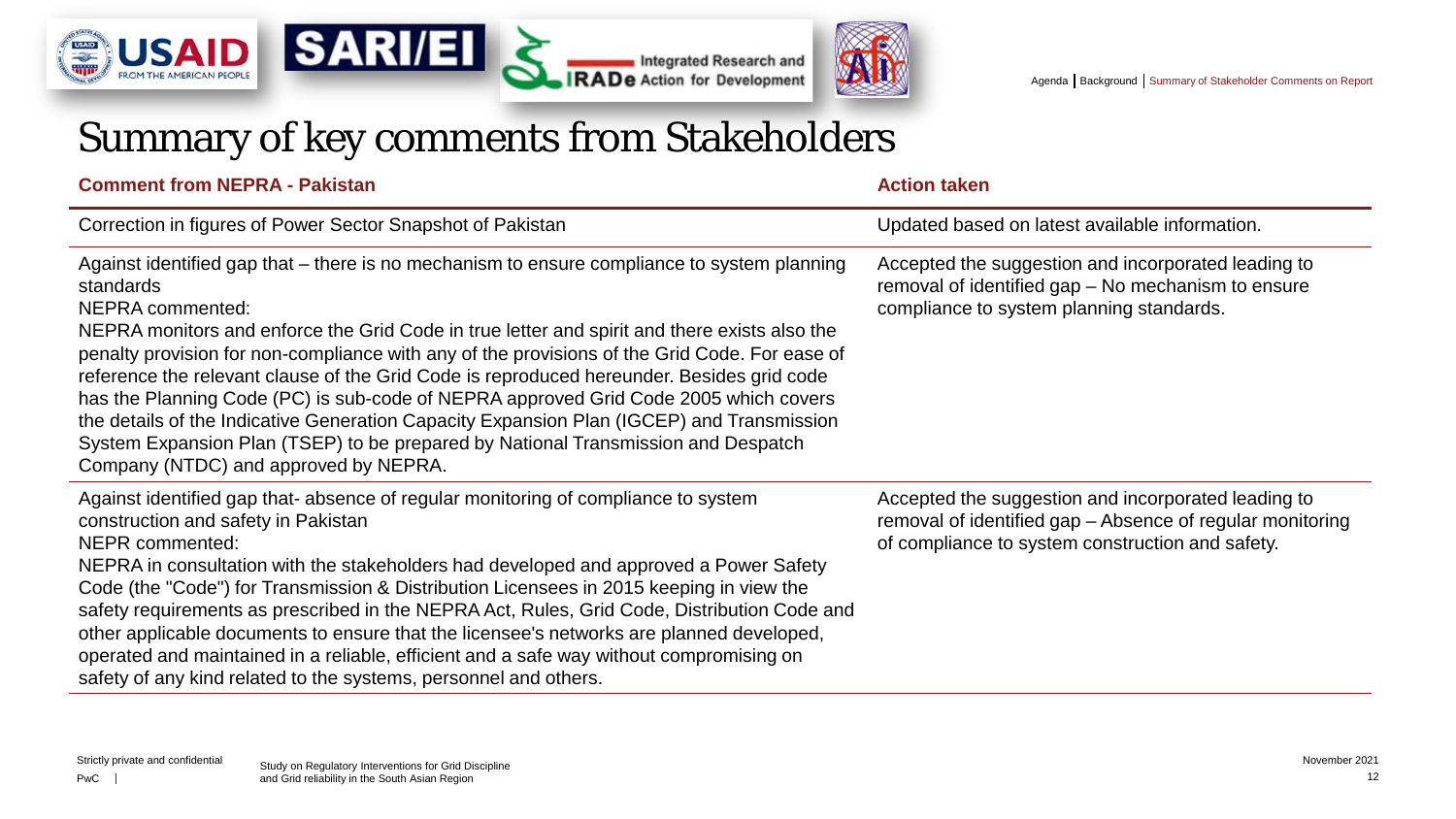





**Comment from POSOCO - India Action taken** 

| Against the details of July 2012 Disturbance<br>POSOCO commented:<br>The Reasons for outage/root case of outage appear to be modified from the ones actually laid down by the MOP<br>Enquiry Committee report on 30/31 July, 2021 disturbance. The reasons for outage/ root cause may be taken as<br>mentioned in the report.                                                                                                                  | Modification made as suggested by<br><b>POSOCO</b>                                                                              |
|------------------------------------------------------------------------------------------------------------------------------------------------------------------------------------------------------------------------------------------------------------------------------------------------------------------------------------------------------------------------------------------------------------------------------------------------|---------------------------------------------------------------------------------------------------------------------------------|
| Against details of level of implementation and compliance on Generation reserves<br>POSOCO commented:<br>There are ongoing initiatives such as Primary Control testing for over 240 generating units pan-India since<br>2020, Secondary Control through Automatic Generation Control in over 80 GW generation pan-India by FY<br>21 and Tertiary Frequency Response through RRAS implemented since 2016.                                       | Included at Section 3.4.5 of the draft<br>report (Tertiary control and Active<br>power management; Ancillary services<br>heads) |
| Against gap analysis for Transmission System Planning<br>POSOCO commented:<br>The updation of transmission system planning manual and criteria is under progress with probabilistic system<br>planning techniques. CERC (Planning, Coordination and Development of Economic and Efficient Inter-State<br>Transmission System by Central Transmission Utility and other related matters) Regulations were notified in 23rd<br><b>July, 2018</b> | Modification made at Section 5.5 SI.<br>No. 1.1 based on the comment.                                                           |
| Against suggested regulatory intervention for system protection, testing and commissioning<br>POSOCO commented:<br>Although Regional power committee conducts system protection studies and lays down regional system<br>protection standards, draft Grid Code, 2020 proposed by Expert Group has provided for new Protection, Testing<br>& Commissioning Code.                                                                                | Included at Section 6.3.4 of the draft<br>report under India (2.1).                                                             |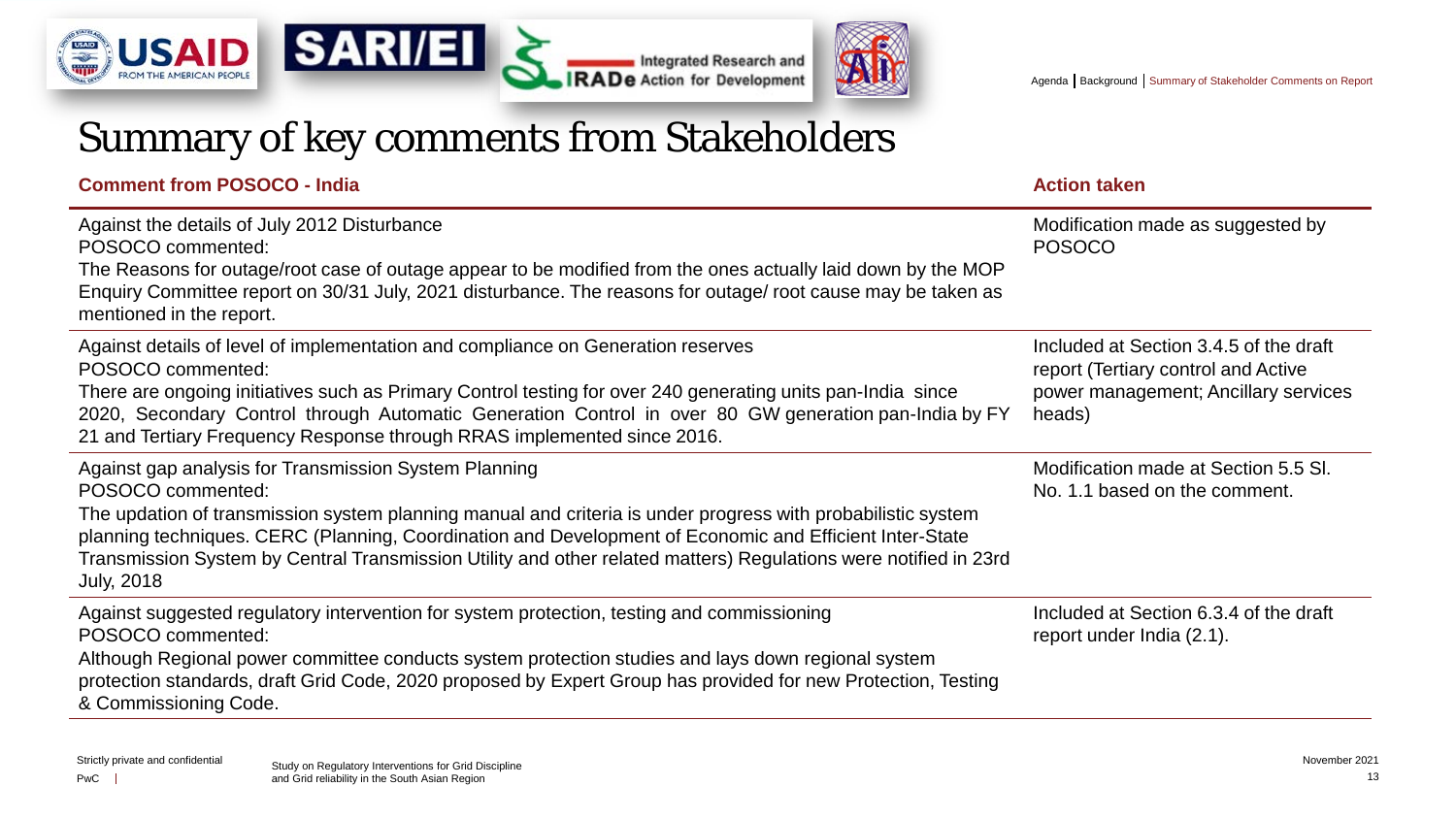





**Comment from POSOCO - India Action taken** 

| Against gap analysis for System Operation<br>POSOCO commented:<br>Operating procedure has sufficient definitions of short horizon for operational planning and determining relevance<br>of assets for outage coordination. However, the forecasting of demand and RE is under rapid evolution with<br>Advanced Models using Artificial Neural Networks and other statistical tools. | Modification made at Section 5.5 SI.<br>No. 3.1 based on the comment.    |
|-------------------------------------------------------------------------------------------------------------------------------------------------------------------------------------------------------------------------------------------------------------------------------------------------------------------------------------------------------------------------------------|--------------------------------------------------------------------------|
| Against gap analysis for Scheduling and Despatch<br>POSOCO commented:<br>Post-despatch analysis is conducted at POSOCO. There is a regulatory framework to compensate<br>regulated generators to go down up to 55% technical minimum levels. There are discussions for further reducing<br>the technical minimum with adequate compensation.                                        | Modification made at Section 5.5 SI.<br>No. 4.1<br>based on the comment. |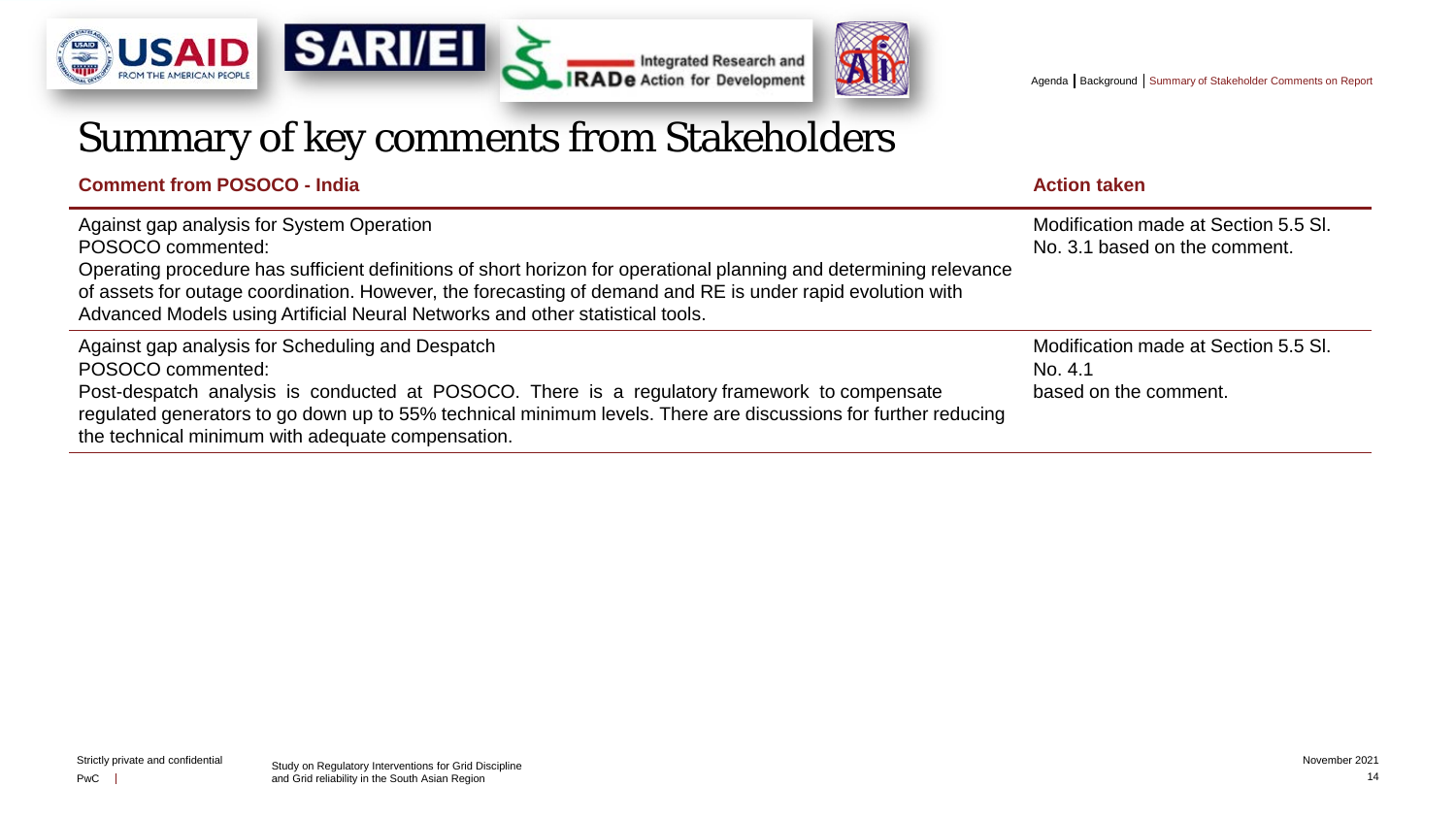





### **Comment from CERC - India Action taken**

| Against Regulatory measures/interventions undertaken by CERC<br><b>CERC</b> commented:<br>"Central Electricity Regulatory Commission (Communication System for inter-State transmission of<br>electricity) Regulations, 2017 provides that Communication infrastructure shall be planned,  The audits<br>shall be conducted by CERT-In certified third-party auditors" The above may be included as a point under<br>the heading "Regulatory Measures/ Interventions undertaken by CERC" | Accepted the suggestion and incorporated<br>at appropriate place in the report. |
|------------------------------------------------------------------------------------------------------------------------------------------------------------------------------------------------------------------------------------------------------------------------------------------------------------------------------------------------------------------------------------------------------------------------------------------------------------------------------------------|---------------------------------------------------------------------------------|
| Against detailed procedure and timelines for Scheduling and Despatch (Section 2.3.6.1)<br><b>CERC</b> commented:<br>By 6 AM every day, the ISGS shall advise the concerned RLDC, the station-wise ex-power plant MW and "<br>MWh capabilities foreseen for the next day. The day-ahead generation schedules shall be<br>informed to respective generators by 6 PM." provided at page no 114 of the report was revised through<br>amendment. The section may be modified accordingly.     | Accepted the suggestion and section is<br>modified accordingly.                 |
| Against details of communication facilities for data and voice (Section 2.3.7.1)<br><b>CERC</b> commented:<br>"Central Electricity Regulatory Commission (Communication System for inter-State transmission of<br>electricity) Regulations, 2017 provides for availability of reliable data and voice communication" may be<br>included at page number 121 under India section                                                                                                           | Accepted the suggestion and incorporated<br>at appropriate place in the report. |
| Few suggestions from expert group have been taken as this report's suggestions which should ideally be<br>cross referred to the Expert group report.                                                                                                                                                                                                                                                                                                                                     | The cross referring is done at appropriate<br>place in the report.              |
| Everywhere in the suggestions "Regulator shall do " has been used which should be corrected. The report<br>cannot be worded that Regulators should do so and so. It can be converted into a recommendatory<br>language.                                                                                                                                                                                                                                                                  | As suggested, recommendatory language is<br>used in the report.                 |
| Strictly private and confidential<br>Study on Regulatory Interventions for Grid Discipline                                                                                                                                                                                                                                                                                                                                                                                               | November 2021                                                                   |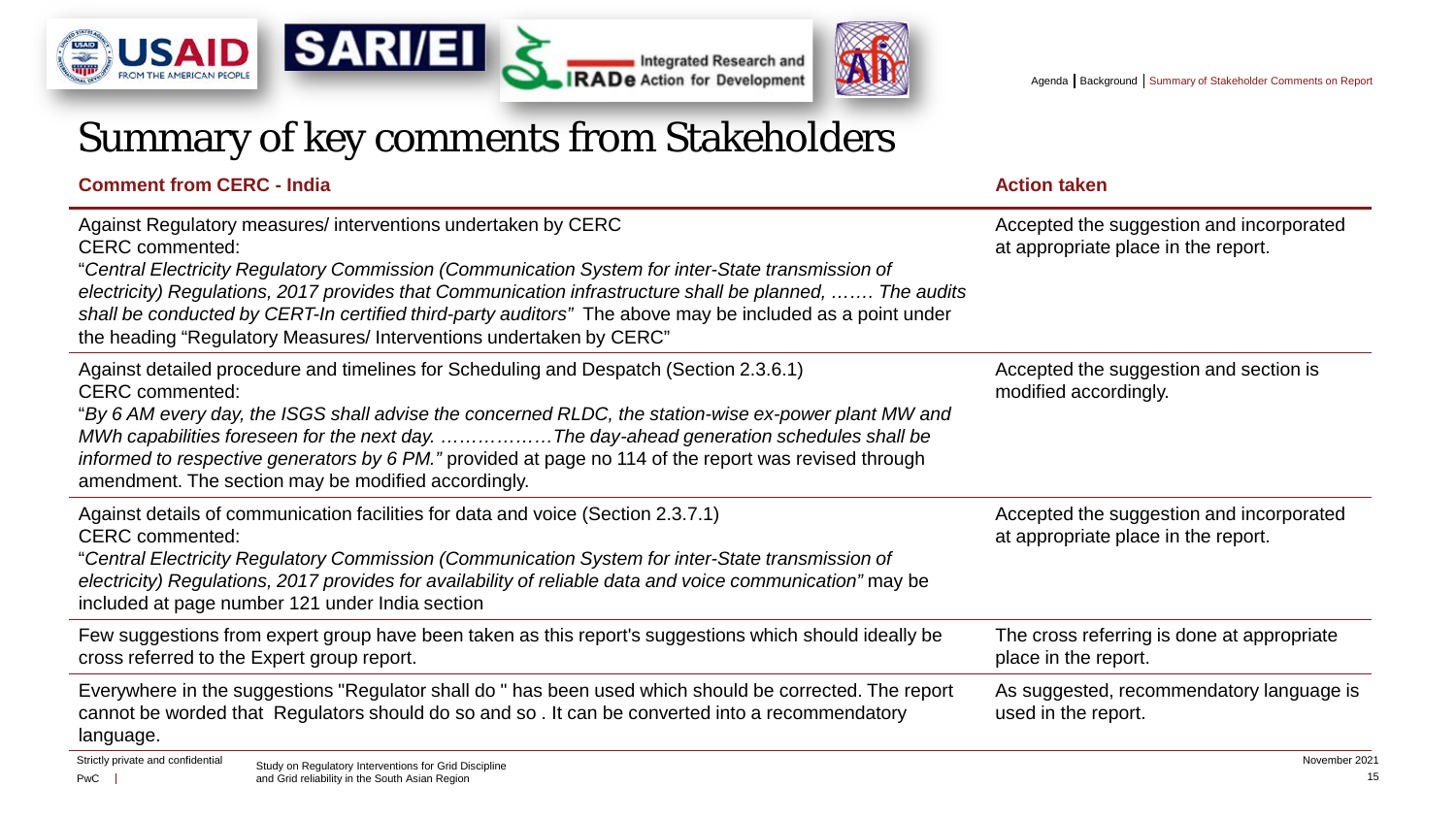





| <b>Comment from CERC - India</b>                                                                                                                                                                                                                                                                                                                                                                 | <b>Action taken</b>                                                                                                                                                          |
|--------------------------------------------------------------------------------------------------------------------------------------------------------------------------------------------------------------------------------------------------------------------------------------------------------------------------------------------------------------------------------------------------|------------------------------------------------------------------------------------------------------------------------------------------------------------------------------|
| Against the identified gap - that currently there is no post-despatch analysis conducted and there<br>is no/ inadequate compensation to generators forced to run below normative parameters<br>CERC commented to justify the statement.                                                                                                                                                          | More details are added and recommendation is<br>updated recommending SERCs to develop similar<br>compensation mechanism for plants forced to run<br>below technical minimum. |
| Against the identified gap – that Operating procedure lacks in defining short horizon for<br>operational planning and determining relevance of assets for outage coordination.<br>CERC commented to justify the statement                                                                                                                                                                        | More details are added to justify the identified gap.<br>International standards are referred to highlight the<br>gaps.                                                      |
| Against the identified gap - Inadequate performance monitoring indicators<br>CERC commented to justify the statement.                                                                                                                                                                                                                                                                            | The Performance indicators are relooked and<br>assessed w.r.t. existing performance indicators to<br>suggest only relevant performance indicators.                           |
| Against the short term roadmap suggestion - "Regulator shall mandate SLDCs to prepare and<br>provide scenario based probabilistic future power demand pattern of the load."<br>CERC suggested to remove the same.                                                                                                                                                                                | As suggested by CERC the short term suggestion is<br>removed.                                                                                                                |
| Against the medium term roadmap suggestion - "Regulator shall introduce framework to ensure<br>better utilisation of existing infrastructure by assessing existing interconnector capacity made<br>available to the market in real-time. An efficient use of interconnectors is deemed important in<br>terms of domestic and regional electricity market".<br>CERC suggested to remove the same. | As suggested by CERC the medium term suggestion is<br>removed.                                                                                                               |
| Against the long term roadmap suggestion - "Provision related to post-despatch analysis shall be<br>introduced in the grid code; it will help in enhancing reliability of the system by removing<br>vulnerabilities. This analysis will be helpful in identifying root cause of disruption in supply<br>CERC suggested to remove the same.<br>Strictly private and confidential                  | As suggested by CERC the long term suggestion is<br>removed.                                                                                                                 |
| Study on Regulatory Interventions for Grid Discipline<br>and Grid reliability in the South Asian Region<br>PwC                                                                                                                                                                                                                                                                                   | <del>November 202</del> 1<br>16                                                                                                                                              |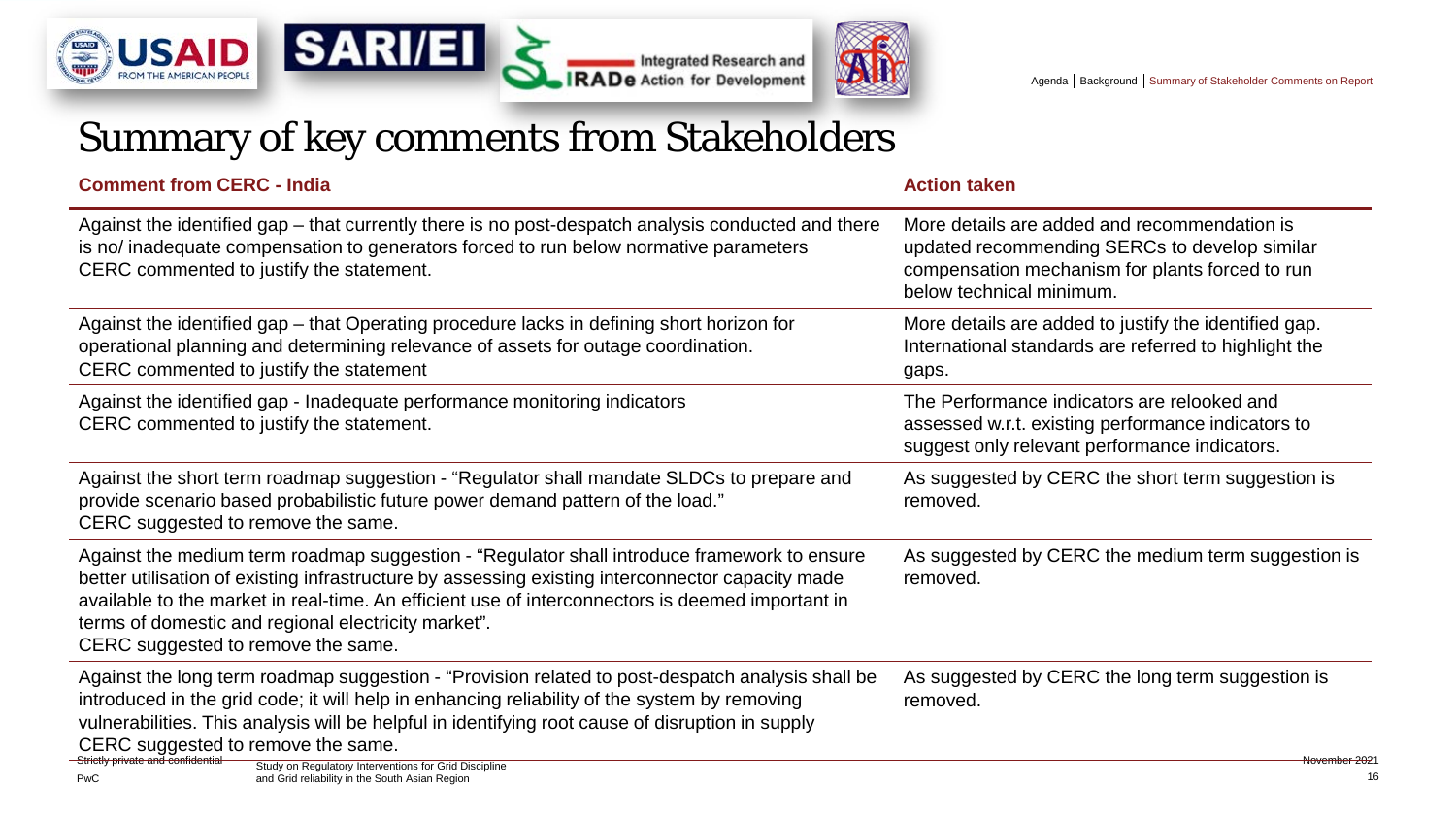## Thank you.





The information contained in this document is provided 'as is', for general guidance on matters of interest only. PricewaterhouseCoopers is not herein engaged in rendering legal, accounting, tax, or other professional advi Before making any decision or taking any action, you should consult a competent professional advisor.

© 2021 PricewaterhouseCoopers Private Limited. All rights reserved. In this document, "PwC" refers to PricewaterhouseCoopers Private Limited (a limited liability company in India), which is a member firm of Pricewaterhouse International Limited, each member firm of which is a separate legal entity.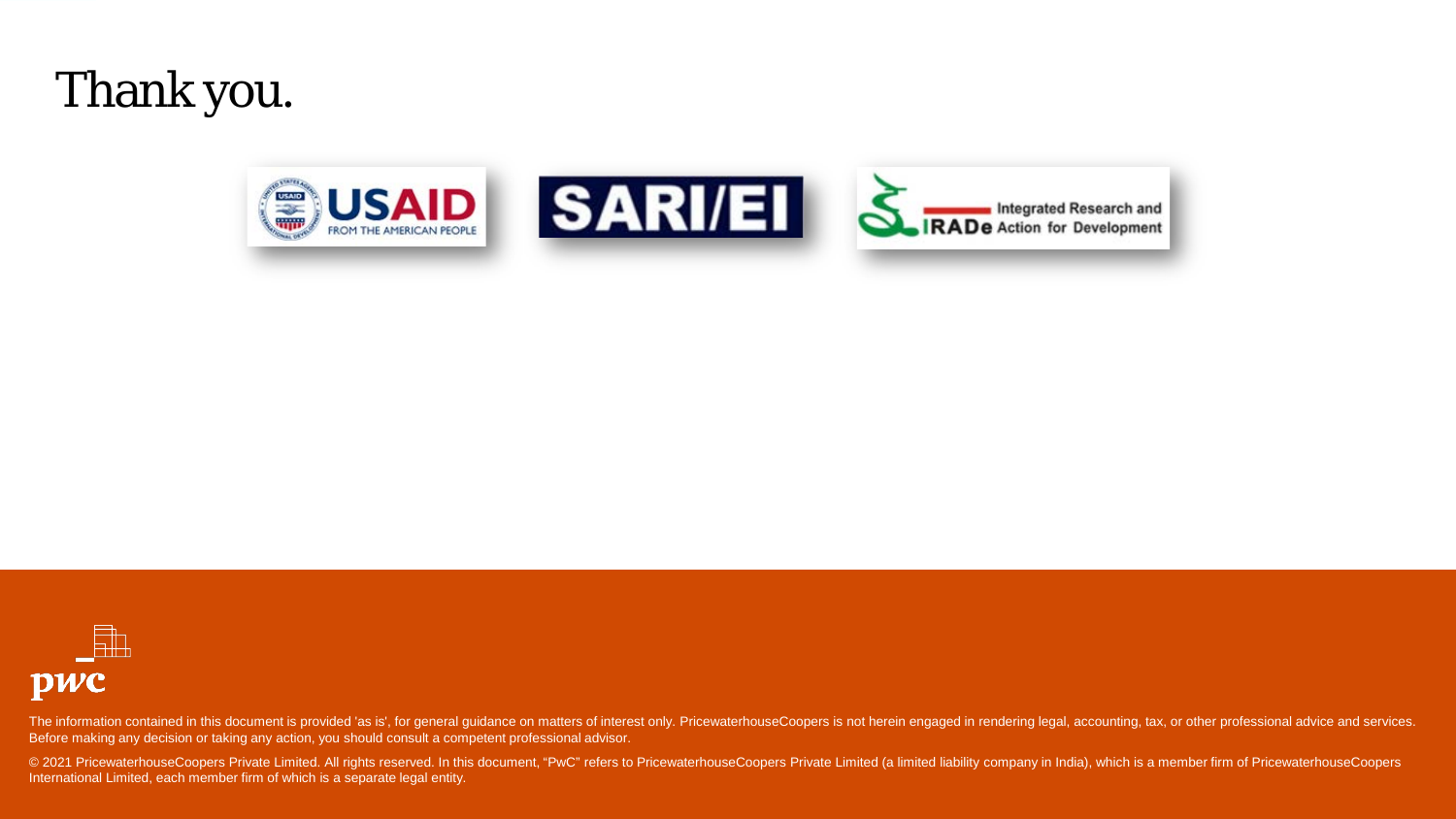







**Draft As on 03-02-2021** 

### **SAFIR Working Group Study**

#### **On**

**"Assessing the Potential Benefits of Cross Border Electricity Trade for Affordable Supply of Electricity, Facilitating Grid Balancing of Renewable Energy Integration, and Suggesting a Framework for Ancillary Service Market in the South Asia Region".**

### **A. Introduction**

South Asia Regional Initiative for Energy (SARI/E) is a long-standing program of USAID started in the year 2000. The program covers eight countries of the region i.e., Afghanistan, Bangladesh, Bhutan, India, the Maldives, Nepal, Pakistan, and Sri Lanka. The program has consistently strived for enhancing energy security of South Asian Countries (SAC). The SARI/E program of USAID entered its fourth phase in 2012, which was titled South Asia Regional Initiative for Energy Integration (SARI/EI) and will continue till 2022. The SARI/EI program aims to promote regional energy integration as well as increase cross border electricity trade in the region. The overall objective of SARI/EI is to create an "enabling" environment to support the establishment of a South Asian electricity market, and gain consensus and support from the key decision makers and stakeholders. The SARI/EI program focuses on three developmental outcomes i.e., coordination of Policy, Legal and Regulatory Framework; advancement of Transmission Systems Interconnection; and establishment of South Asia Regional Electricity Market. The program also works with regional institutions including SAARC, BIMSTEC, and SAFIR to move the regional power trade from bilateral to trilateral and multilateral forms of trade in the South Asian Region. To achieve these outcomes, three dedicated Task Forces (TFs) have been constituted under the program, represented by government nominated members from South Asian Governments (Energy/Power Ministries), Electricity Regulatory Commissions, Planning Authorities, National Power Transmission utilities, Power Market Institutions etc. The program has an oversight body, in the form of a high-level Project Steering Committee, with representation from senior officers from each country. Integrated Research and Action for Development (IRADe) is the implementing partner for the fourth phase (2012-2022) of the SARI/EI program through a cooperative agreement with USAID.

#### **B. Background**

The South Asia Forum for Infrastructure Regulation (SAFIR) was established in May 1999. SAFIR aims to provide high quality capacity building and training on infrastructure regulation and related topics in South Asia, and stimulate research on the subject by building a network of regional and international institutions and individuals that are active in the field. It also aims at facilitating effective and efficient regulation of utility and infrastructure industries, initiate beneficial exchange of knowledge and expertise, and set the trend of rapid implementation of global best practices. SAFIR has a Working Group, constituted with the intent to work towards enhancing regulatory cooperation in energy sector by facilitating knowledge sharing, addressing cross cutting energy/electricity regulatory issues and capacity building. SARI/EI is providing technical and knowledge support /assistance to the SAFIR Working Group.

In the second meeting of the SAFIR Working Group on 'Regulatory Cooperation to facilitate Knowledgesharing, addressing Cross-cutting Energy/ Electricity Regulatory Issues and Capacity Building in South Asia',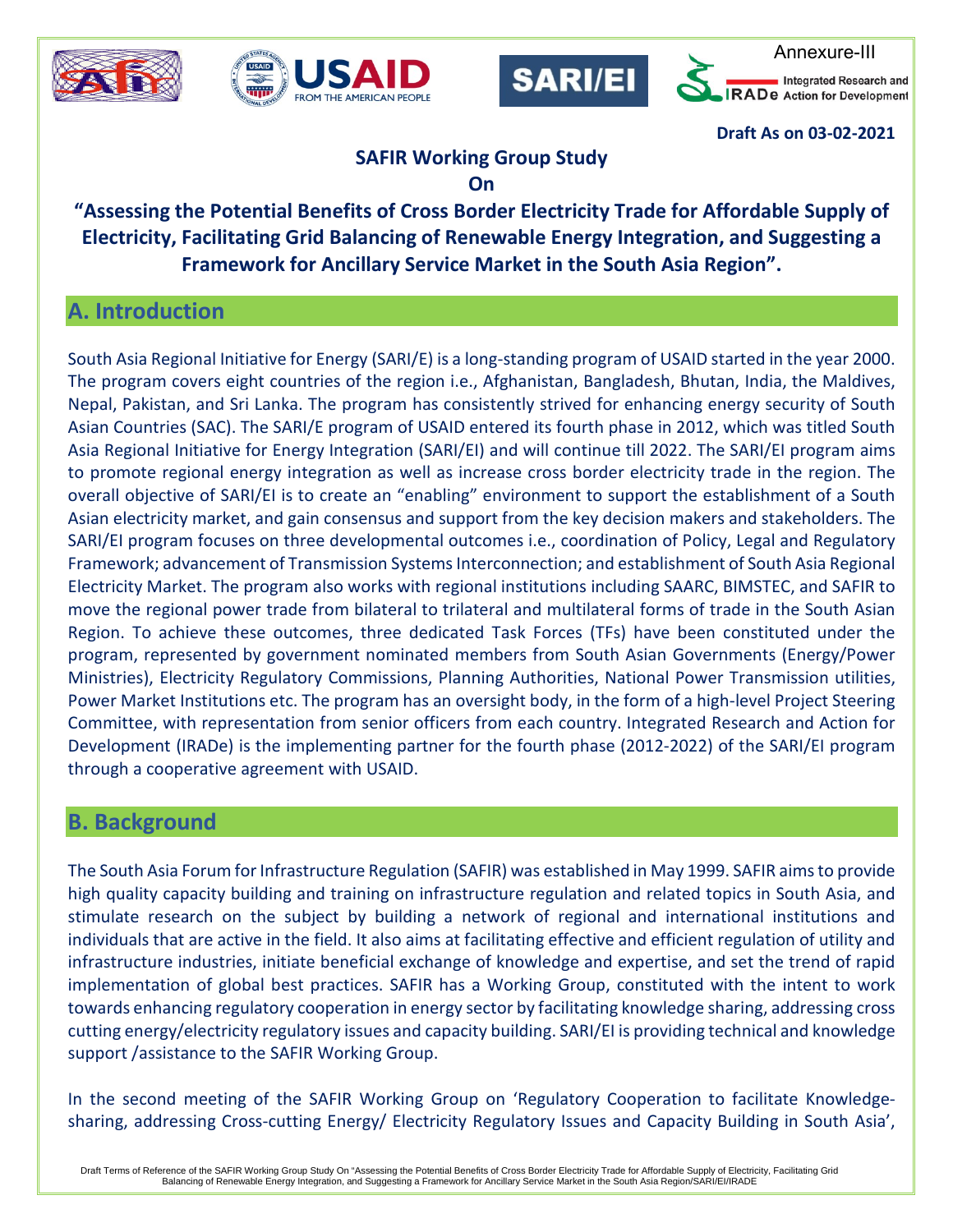







**Integrated Research and** De Action for Development

held in Dhaka on 4th December 2019, a presentation was made on the "Evolution of Cross-Border Electricity Trade in South Asia and the Future Outlook" by SARI/EI. The role of regional hydropower in renewable integration and grid balancing was also discussed in the meeting. In this meeting, it was decided to take up another study on the requirement of balancing generation<sup>[1](#page-26-0)</sup> on a regional basis and develop a report for the same.

Apart from the above-mentioned subject, it was also decided that SARI/EI will conduct a study<sup>[2](#page-26-1)</sup> on 'Benefits' of Cross border Electricity Trade - Potential Optimum Utilisation and Reduction in Cost of Supply', at the behest of SAFIR Working Group, as was mandated at the SAFIR 15th Executive Committee Meeting (ECM)<sup>[3](#page-26-2)</sup> and 24<sup>th</sup> Steering committee Meeting (SCM)<sup>4</sup>. This study aims to review and analyse the load and generation patterns in all neighbouring countries and study the season-wise trade/ barter of power between the countries to ensure 24x7 supply to all countries and optimum utilisation of generation assets, including quantification of benefits for all countries as per the approved scope of work. During the 18<sup>th</sup> Executive Committee Meeting of SAFIR held in Dhaka, Bangladesh, on [5](#page-26-4)<sup>th</sup> December 2019, Chairman of SAFIR and BERC suggested<sup>5</sup> that the Working Group should also consider working on methods to reduce the cost of supply. This could be added as an objective in the Study on Cross Border Trade in Electricity. It was also suggested<sup>[6](#page-26-5)</sup> that the Working Group could assess as to how balancing costs can be reduced due to the flexibilization of thermal power so that there is no economic loss. This scope of work of the study on "Cross Border Trade of Electricity" is now being incorporated in the proposed comprehensive ToR. Also, in the recent deliberations of the 26th Steering Committee Meeting<sup>[7](#page-26-6)</sup> and 19th Executive Committee meeting<sup>[8](#page-26-7)</sup> of SAFIR held on 28th August 2020, revised TOR is to be shared by SARI/EI with SAFIR Secretariat by revising/expanding scope to make the study holistic, comprehensive, more analytical and taking in to account the renewable energy and grid balancing aspects, ancillary service etc. in an integrated manner.

In the above context, since all these aspects are related and it is important to have an integrated and comprehensive approach in the activities of SAFIR Working Group, it is proposed to carry out a combined study aimed at fulfilling all the requirements in letter and spirit. The proposed study is titled "Assessing the Potential Benefits of Cross Border Electricity Trade for Affordable Supply of Electricity, Facilitating Grid Balancing of Renewable Energy Integration and Suggesting a Framework for Ancillary Service Market in the South Asia Region".

#### **C. Motivation**

 $\overline{a}$ 

Integrating the electricity grids of neighbouring countries in South Asian region leads to more reliable grid operation. This would lead to a more reliable, affordable electricity supply, and optimal utilization of resources in the region, ultimately resulting in lesser cost for each country.

<span id="page-26-1"></span><sup>2</sup> Note-Original title of the study was " Cross Border Trade of Electricity Trade", to bring the true aspects of the study is reflected in its title in line with approved scope of work , the title of the study is modified to " Benefits of Cross Border Electricity Trade - Potential Optimum Utilisation and Reduction in Cost of Supply' for better reflection in the title of the study.<br><sup>3</sup> https://www.safirasia.org/sites/default/files/Minutes%20of%2015th%20ECM.pdf

<span id="page-26-0"></span><sup>1</sup> [https://sari-energy.org/wp-content/uploads/2020/01/MOM-Second-Meeting-of-SAFIR-Working-Group\\_04-12-2019\\_Dhaka.pdf](https://sari-energy.org/wp-content/uploads/2020/01/MOM-Second-Meeting-of-SAFIR-Working-Group_04-12-2019_Dhaka.pdf)

<span id="page-26-2"></span>

<span id="page-26-3"></span><sup>4</sup> https://www.safirasia.org/sites/default/files/Minutes%20of%2024th%20SCM.pdf

<span id="page-26-4"></span><sup>5</sup> <https://www.safirasia.org/sites/default/files/Minutes%20of%2018th%20ECM%20of%20SAFIR.pdf>

<span id="page-26-5"></span><sup>6</sup> <https://www.safirasia.org/sites/default/files/Minutes%20of%2018th%20ECM%20of%20SAFIR.pdf>

<span id="page-26-6"></span><sup>&</sup>lt;sup>7</sup> Minutes of 26th SCM - [revised.pdf \(safirasia.org\)](https://www.safirasia.org/sites/default/files/Minutes%20of%2026th%20SCM%20-%20revised.pdf)

<span id="page-26-7"></span><sup>&</sup>lt;sup>8</sup> Minutes of 19th ECM - [revised.pdf \(safirasia.org\)](https://www.safirasia.org/sites/default/files/Minutes%20of%2019th%20ECM%20-%20revised.pdf)

Draft Terms of Reference of the SAFIR Working Group Study On "Assessing the Potential Benefits of Cross Border Electricity Trade for Affordable Supply of Electricity, Facilitating Grid Balancing of Renewable Energy Integration, and Suggesting a Framework for Ancillary Service Market in the South Asia Region/SARI/EI/IRADE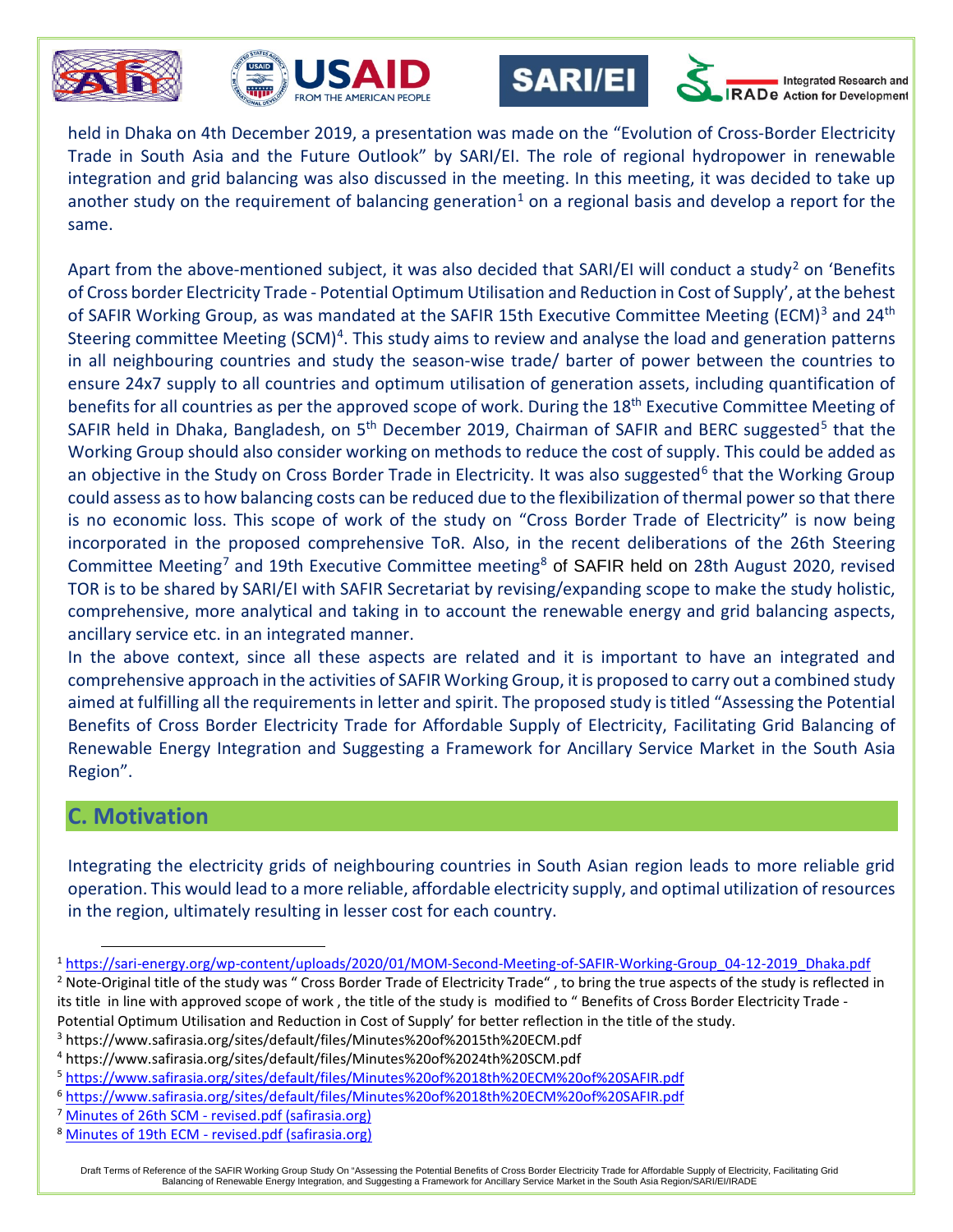







**Integrated Research and RADe** Action for Development

The South Asia region faces significant climate change challenges and each country in the region is stepping up their Renewable Energy (RE) targets to address this issue. India recently stepped up its target of 175 GW of RE by 2022 to 450 GW of RE by 2030. Due to the intermittencies in the generation pattern of renewable energy sources such as solar and wind power, the risk of power grid instability increases. In this context, the role of cross-border power trade in renewable energy grid integration and regional grid balancing becomes extremely important. Cross border trade can play an important role in optimal grid balancing in an economical manner. There exist established global experiences/models in similar regional grid balancing for RE integration, such as in the case of Denmark and Norway, where Norway's hydro power plants are utilized to balance Denmark's wind power capacity. South Asian countries have immense potential for regional grid balancing in the context of large-scale renewable energy growth due to diversity in supply sources. For example, the generation resources in Nepal and Bhutan are predominantly hydro. With the rise of power markets due to recent reforms in power markets in India and development of ancillary service markets, a market-based approach to regional grid balancing will become the preferred choice to manage the intermittency in the most economical manner in the South Asia regional context. Therefore, it is worthwhile to explore these subjects comprehensively.

While there are many theoretical studies on the above subjects, not many studies have quantified the economic benefits through a comprehensive modelling exercise, in a transparent and scientific manner, on potential reduction in costs of supply, taking into account the diversity of generation resources and peak demand. Another important aspect that comes out clearly is that since all countries have made policies to shift to renewable energy sources, the majority of which are intermittent in nature, either produced within the country or purchased from outside, balancing of the such intermittency of variable renewable energy resources would become very important in the future. A study of balancing such intermittency on a South Asia basis has hitherto not been done, including determination of the cost of balancing and role of market in the South Asia regional context.

### **D. Objective of Study**

The study aims to address the following issues:

- 1. The extent of potential reduction in average cost of supply of electricity in South Asian countries due to increased cross border trade of electricity for optimal utilization of generation assets in South Asia, as well as due to reduction of reserves, and quantification of the overall economic benefits to the region over the next fifteen years.
- 2. The role of Cross Border Electricity Trade in the context of accelerating the Renewable energy integration in South Asian Countries presently and in the future, considering the rapid expansion in renewable energy in the South Asian region for reduction of carbon emissions. Calculation of the cost of balancing for each country on standalone basis and that on a combined South Asia basis and therefore quantification of the benefits of regional grid balancing due to net fluctuations of demand and variable renewable energy.
- 3. For both point nos. 1&2 above, comprehensive and detailed modelling exercise has to be done for likely capacity addition and different scenarios of capacity addition. Propose the optimal capacity addition in each country, considering regional energy cooperation.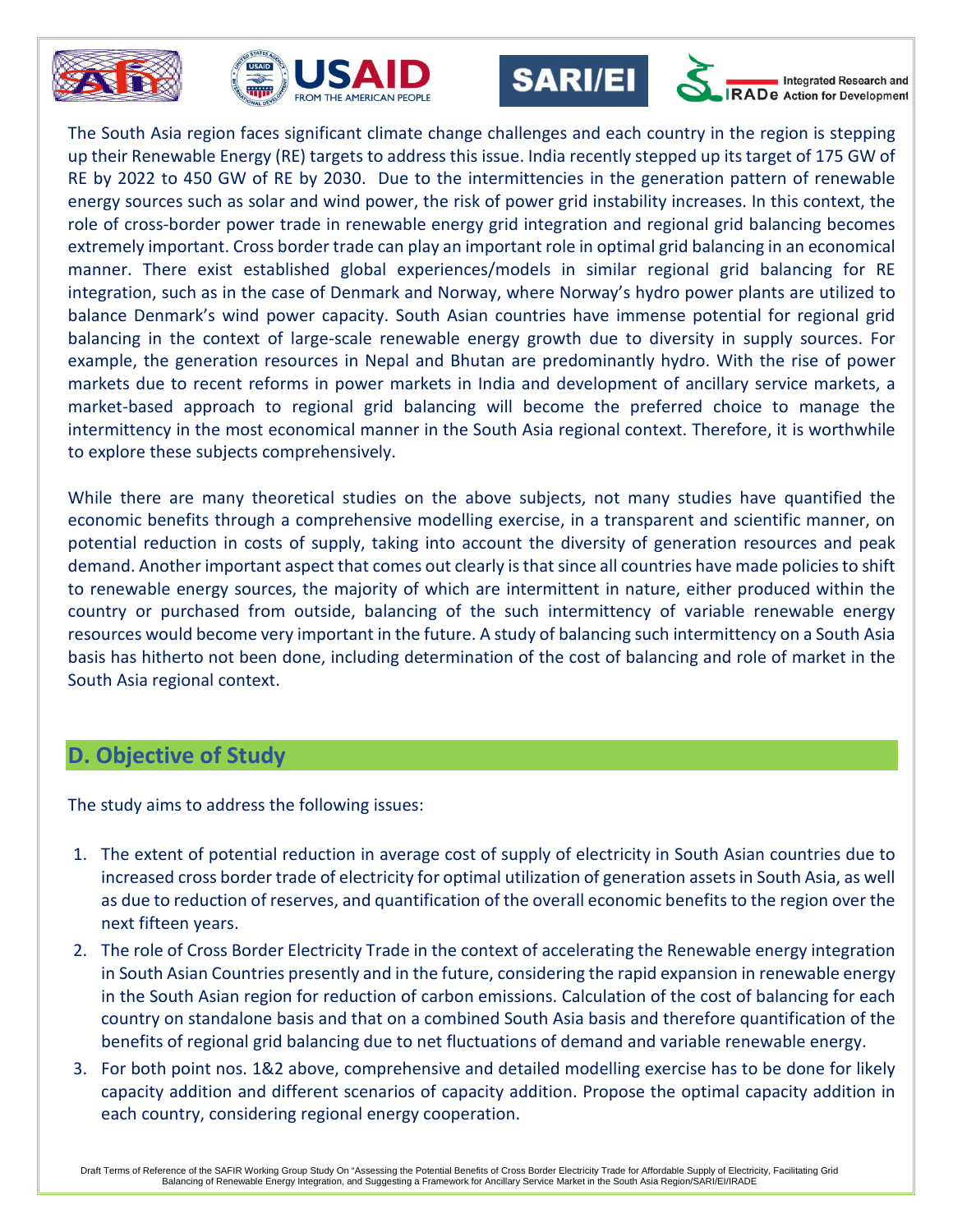

 $\ddot{\phantom{a}}$ 







Integrated Research and De Action for Development

4. Analysis of the various market mechanisms in vogue internationally, for grid balancing and ancillary services, and to propose an appropriate fair, transparent market structure suitable for South Asia, and the broad framework for ancillary service market in the Region.

#### **E. Scope of work**

E.1. Review and Analyze the current and future demand – supply positions of each South Asian country, including growth of renewables, for the next 15 years - based on the master plans available in each country, or carrying out comprehensive modeling exercise, if projections are not available.

E.2. Review and analyze the *current* load curve and generation patterns(including those of renewable energy) over different seasons in all South Asian countries and calculate the balancing cost per unit on account of intermittency of renewables and average cost of supply per unit in each country separately over the year, considering the existing cross border trade, and the balancing cost per unit on account of intermittency of renewables and average cost of supply per unit for the South Asia Region as a whole. The study will model the hourly load and generation curve for each country for the full year, i.e., 8760 hours, and will take into account the cost of the existing transmission for cross border trade of electricity. This should be done for the last full year in which data is available, preferably 2019-20. Reduction in balancing cost per unit on account of intermittency of renewables and average cost of supply per unit should be calculated for the South Asia Region as a whole.

E.3. Based on the analysis of E.1. and E.2., carry out comprehensive energy modelling exercise[9](#page-28-0) and develop likely scenarios including a scenario of unconstrained trade of power, utilizing various diversities (demandsupply, generation mix on daily/weekly/monthly/seasonal basis, etc., including for balancing), between the countries of South Asia, through bilateral, trilateral, and multilateral contracts, in order to ensure least cost of supply per unit in South Asia as a whole. It would also calculate the reduction in balancing cost per unit on account of intermittency of renewables and average cost of supply of each country and of South Asia combined, and then the total savings in each country and South Asia combined, due to cross border electricity trade among the SACs. The study should take into account the additional cost of transmission system related to cross border trade in electricity.

E.4. Conduct the same exercise with the existing integration and power trade vis-a-vis increased integration with unconstrained trade of power but considering nominal reserves for each country separately<sup>[10](#page-28-1)</sup> and nominal reserves in South Asia combined on account of sharing across the SAC, and calculate the savings in reserves, including balancing reserves, and hence the savings in capital expenditure accruing as a result of increased integration and unconstrained trade of power. This may be equated to reduction in cost of supply per unit in each country and South Asia as a whole.

<span id="page-28-0"></span><sup>&</sup>lt;sup>9</sup> A very comprehensive, detailed and high-quality modelling exercise is expected to be carried out in this study, it is expected that consultant will use well recognized, industry best and state of the art modeling systems and tools for carrying out this exercise.

<span id="page-28-1"></span> $10$  According to international norms, a reserve of 15% available capacity is to be kept to take care of outages and unforeseen circumstances.

Draft Terms of Reference of the SAFIR Working Group Study On "Assessing the Potential Benefits of Cross Border Electricity Trade for Affordable Supply of Electricity, Facilitating Grid Balancing of Renewable Energy Integration, and Suggesting a Framework for Ancillary Service Market in the South Asia Region/SARI/EI/IRADE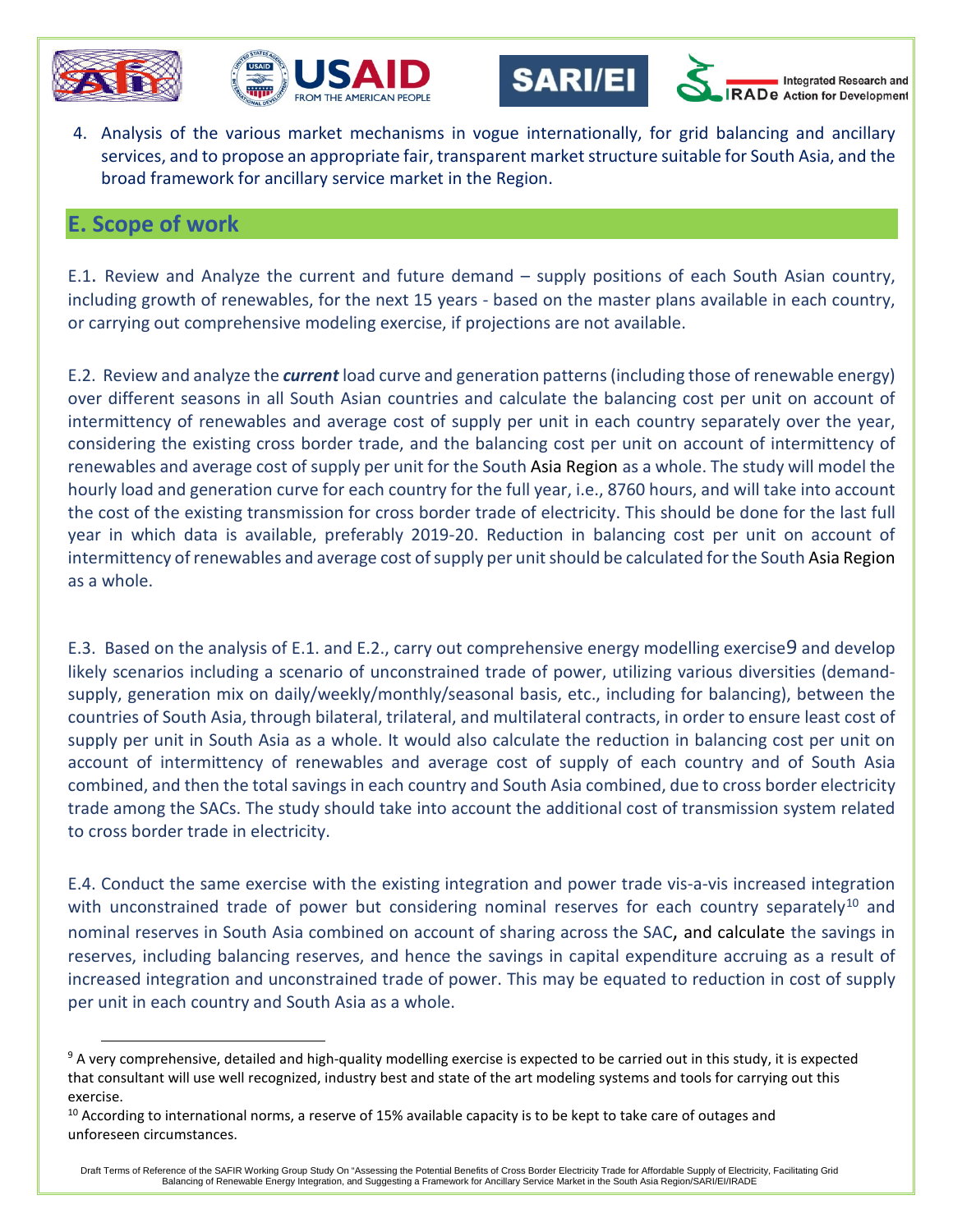

 $\overline{a}$ 







E.5. Calculate the total reduction in average cost of supply as a result of E3 and E4.

E.6. The study at E5 should be extended over a period of the next 15 years. This part of the study should be done taking into account 24x7 supply to all consumers in all countries. Modelling should be done, considering different scenarios of capacity addition including capacity addition of renewables (whether set up within the country or bought from outside). The model should consider the respective country's targets, as well as enhanced renewable capacity targets. The balancing costs should be brought out clearly, in addition to reduction in capacity costs due to lower reserves and optimum utilization of resources. The study should calculate the year-wise average reduction of cost of supply per unit including balancing costs, and the yearwise total cost of reduction on a country-wise basis and for South Asia compared to the existing trade. The study should propose the optimal capacity addition in each country for cheapest average cost of supply considering regional energy cooperation.

E.7. Based on the analysis and its findings from E.1. to E.6, present the key findings of the study in the SAFIR Working Group meeting and incorporate the comments in the report. In addition to the SAFIR Working Group meeting, stakeholder consultation meetings with the concerned stakeholders in one or more South Asian countries in addition to India, will be required<sup>11</sup>. For all meetings/workshops outside India, SARI/EI, IRADe will bear the logistics cost i.e. international travel and stay charges of the consultant (one member). Monthly meetings are proposed to be held with the consultant at the SARI/EI Project Secretariat. However, any logistic cost for meetings at the SARI/EI Project Secretariat, as well as the meetings of the consultant within India with stakeholders, will be borne by the Consultant.

E.8. Review and analyse the existing market mechanism related to grid balancing in each country and the region and its associated policy, regulatory, legal and technical frameworks. This analysis will take into account recent reforms/new initiatives being undertaken in power markets in India towards market-based ancillary services and bringing flexibility in power market. In addition, the consultant will carry out a comprehensive analysis and comparison of different models of ancillary service markets across the globe including but not limited to Europe, North America, South Africa Power Pool, Gulf Cooperation Council.

E.9. Based on the findings of E.1. to E.8, and recognising the potential benefits regional grid balancing, suggest a draft broad regional framework and business model for regional ancillary services market, giving reasons for the type of framework suggested. This should cover all ancillary services, including load balancing, reactive power services and black start services, etc. Prepare a comprehensive report covering all analyses from E.1. to E.9.

E.10. Based on the findings of E.1. to E.9, suggest a draft roadmap (regional and country wise) as well as an action plan for implementation of the regional framework for ancillary services market in the Region. This will also include a suggested minimum set of changes that may be required in each of the South Asian nation to implement road map and the action plans.

<span id="page-29-0"></span> $11$  Depending on the travel situation, in person travel will be reviewed. If travel is not possible, the contractor will have to present on a virtual platform.

Draft Terms of Reference of the SAFIR Working Group Study On "Assessing the Potential Benefits of Cross Border Electricity Trade for Affordable Supply of Electricity, Facilitating Grid Balancing of Renewable Energy Integration, and Suggesting a Framework for Ancillary Service Market in the South Asia Region/SARI/EI/IRADE